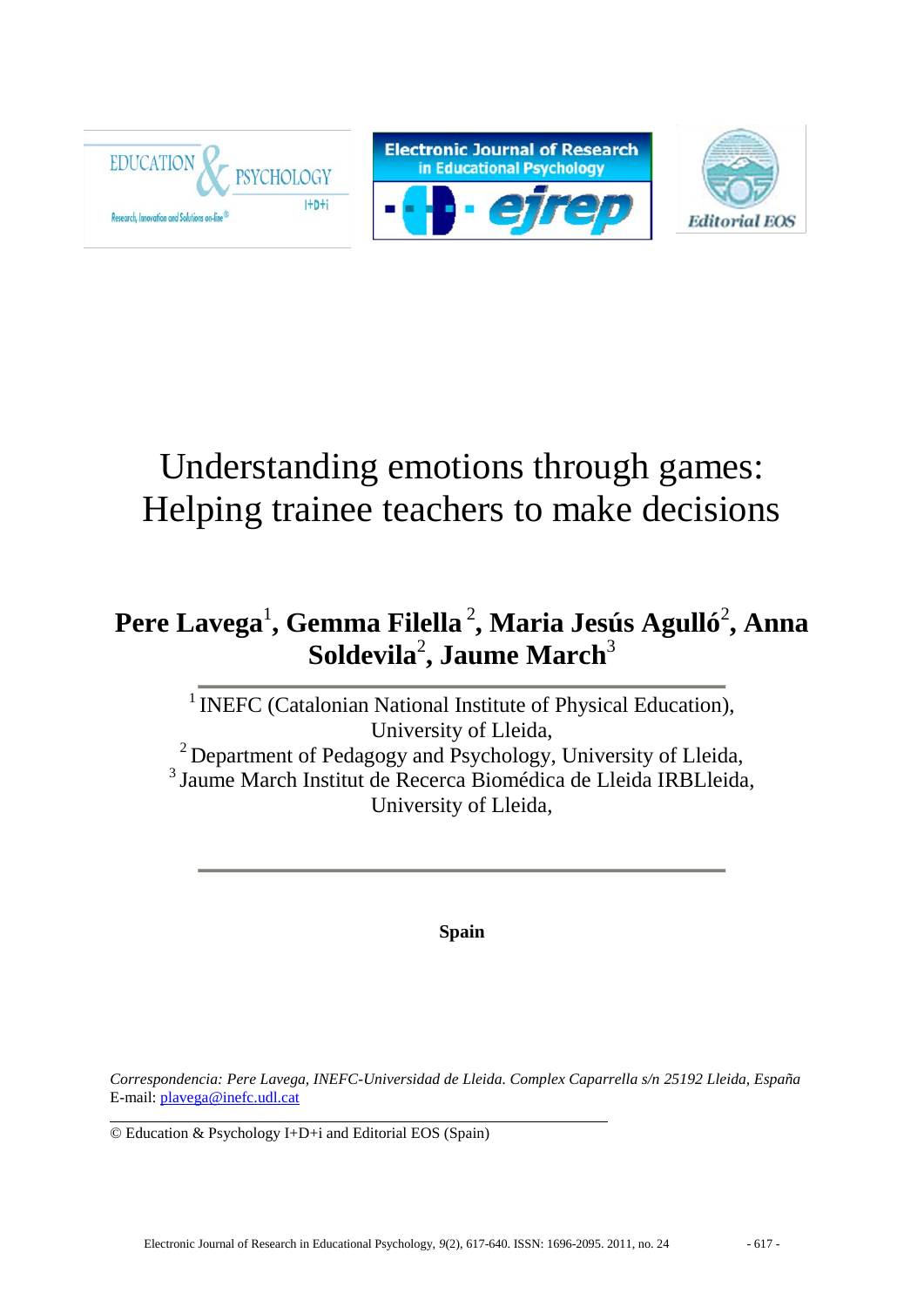## **Abstract**

**Introduction.** The aim of this study was to provide guidelines to help professionals make decisions regarding the types of emotions produced by different sporting games classified into four domains of motor action (psychomotor, co-operation, opposition and cooperation/opposition).

**Method.** The sample comprised 284 first-year university students of physical education and primary education (INEFC, Faculty of Educaction, universities of Lleida and Barcelona, Spain) aged between. Through a quasi-experimental design the students indicated, on a valided questionnaire, the intensity felt for thirteen emotions after play games. A classification tree was generated in order to analyse the data.

**Results.** Comparison of different motor action domains showed that cooperative games were the most likely to elicit intense positive emotions among students. In non-competitive cooperation games, scores for positive emotions were 18.3% higher than those reported for competitive games.

**Conclusions and Conclusions:** The findings suggested that the type of games chosen is the first important decision to make in terms of educating students' emotions. Each domain of motor action is associated with the production of certain types of emotion.

**Keywords:** Physical education, Games, Emotions, Motor action domains, Motor Praxeology.

*Received: 11/14/10 Initial acceptance: 12/22/10 Final acceptance: 06/22/11*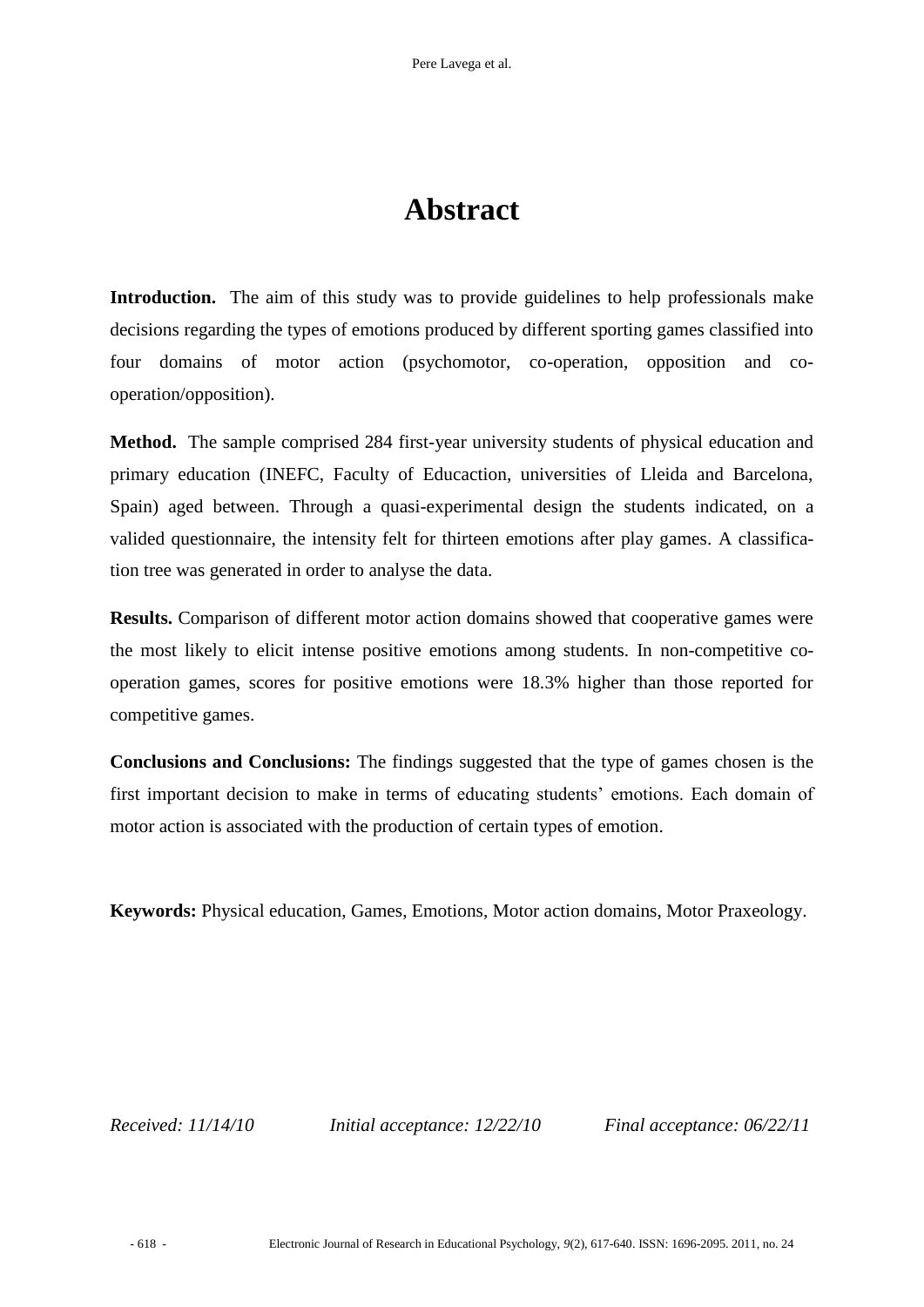## **Conocer las emociones a través de juegos: Ayuda para los futuros docentes en la toma de decisiones**

## **Resumen**

**Introducción.** El objetivo de este estudio fue proporcionar orientaciones para ayudar a profesionales de la educación física a tomar decisiones en torno a las emociones que produjeron diferentes juegos deportivos clasificados en cuatro dominios de acción motriz (psicomotor, cooperación, oposición y cooperación/oposición).

**Método.** La muestra correspondió a 284 estudiantes universitarios de educación física y de educación primaria (INEFC, Facultad de Educación, universidades de Lleida y de Barcelona, España). A través de un diseño cuasi-experimental los estudiantes indicaron en un cuestionario validado la intensidad sentida en trece emociones tras participar en cada juego. El análisis de los datos se realizó a través de los árboles de clasificación.

**Resultados.** La comparación de los resultados en los diferentes dominios de acción motor mostró que los juegos cooperativos fueron los que activaron emociones positivas más intensas entre los estudiantes. En los juegos no competitivos de cooperación los resultados en emociones positivas fueron 18.3% más elevados que en los juegos competitivos.

**Conclusión.** Los resultados sugieron que el tipo de juegos a elegir es la primera decisión importante que debería plantearse para educar emociones en los estudiantes. Cada dominio de acción motriz está asociado a la producción de diferentes tipos de emoción.

**Palabras Clave:** Educación física, Juegos, Emociones, Dominios de acción motriz, Praxiología motriz.

*Recibido: 14/11/10 Aceptación inicial: 22/12/10 Aceptación final: 22/06/11*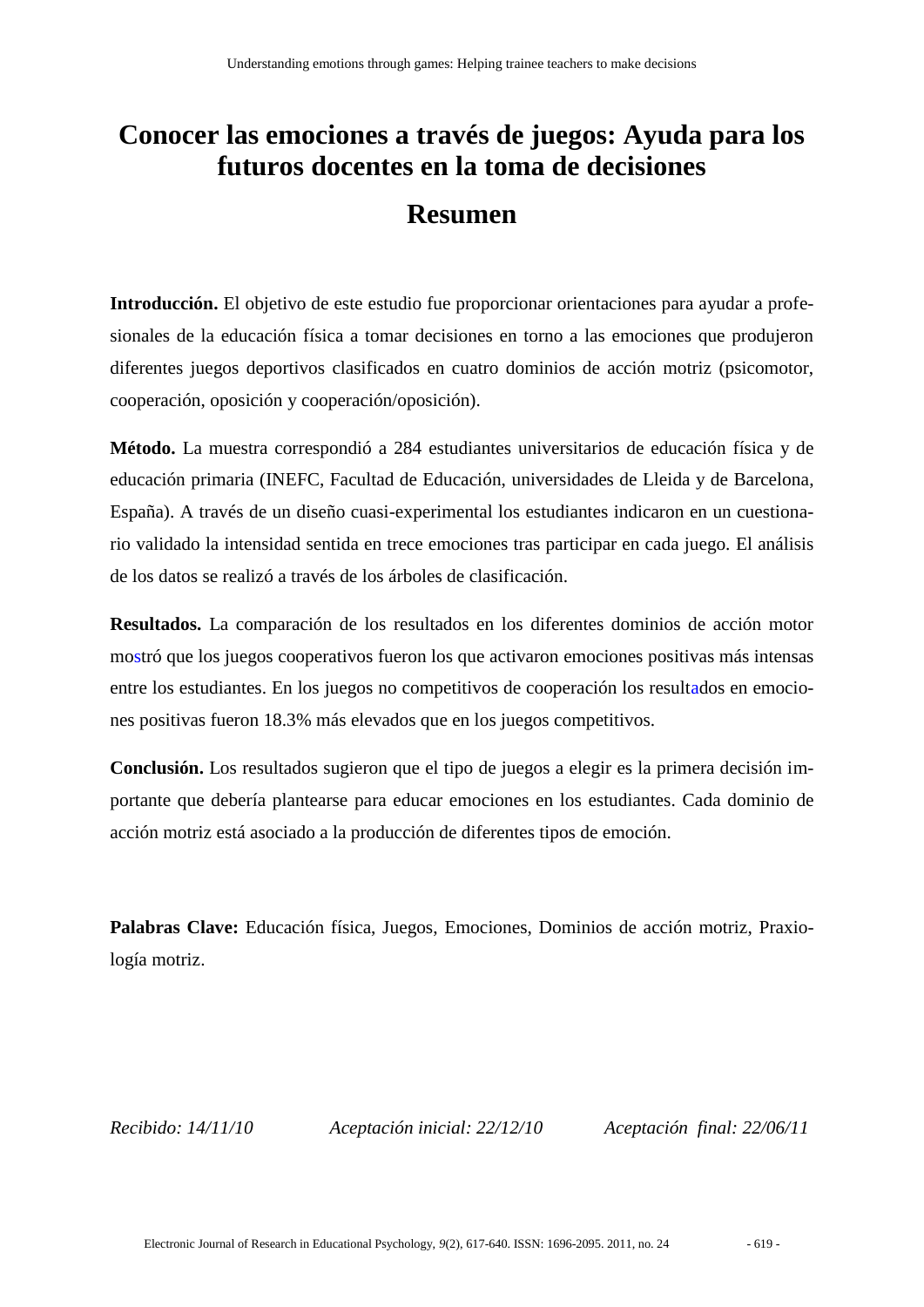### **Introduction**

One of the major contributions of physical education is precisely its ability to present students with activities that enable them to experience different kinds of emotions. However, many educators continue to believe that the true value of physical education (PE) is to be found solely in its more rational aspects, thus overlooking the importance of experiencing positive, negative and ambiguous emotions. Indeed, human experience is as much emotional and social as it is cognitive and physical, meaning that we think, feel, act and interact simultaneously in the world Denzin, 1984; Dewey, 1938; Fernández, 2008; Parlebas, 2001, Pena & Repetto, 2008).

Over forty years have passed since Parlebas first talked about affect as the key to motor behaviour, arguing that cognitive structure and motor action are modelled by affect. In Parlebas (2001) view, PE plays a role in the education of each student's motor behaviour. The concept of motor behaviour means considering the individual when making motor decisions, their reactions, their notion of risk and their body strategies, as well as the way they interpret the physical response of other participants. Any motor behaviour not only tells us about the strictly physical participation of the player but also the personal experience which comes with it (e.g. happiness, fears, perceptions, emotions, etc.). In that sense it truly reflects that person"s way of being and way of feeling.

The following subsections provide theoretical arguments that justify the importance of introducing education of the emotions in the pedagogical content knowledge training of PE teachers. Furthermore, it is paramount that PE teachers acquire the scientific knowledge to predict what kind of emotions can be activated by each family of sporting games. Thus in the last two subsections of this introduction we review the main theoretical foundations of motor praxeology, mainly through the concepts of the internal logic of sporting games and the domains of motor action. We show how sporting games can be categorized into different domains of motor action by using scientific criteria. This is an extraordinary teaching tool because each domain of motor action activates a different type of motor experience and brings on different levels of intensity for each type of positive negative or ambiguous emotions.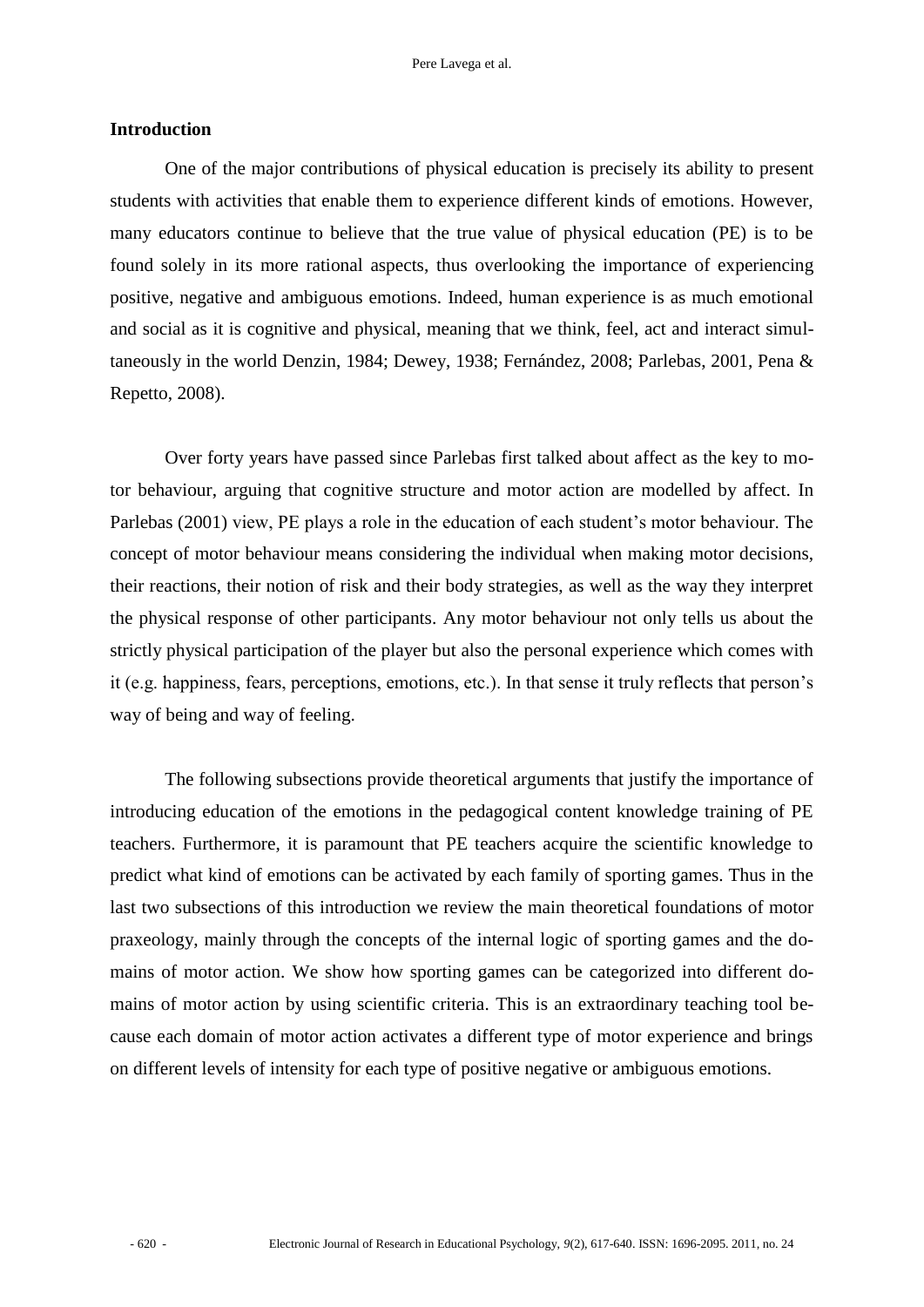#### *Pedagogical content knowledge (PCK)*

In 1987 PCK was defined as the special amalgam of content and pedagogy that is uniquely the providence of teachers, their own special form of professional understanding. PCK identifies the distinctive bodies of knowledge for teaching (Shulman & Richert, 1988). According to McCaughtry (2004) and McCaughtry & Rovegno (2003) most current conceptions of teachers' pedagogical content knowledge rely heavily on the Dewey a notion of connecting curriculum to students' lives. These conceptions focus on the idea that, in order to teach well, teachers must be able to consider students" content background (e.g. Grossman, 1990; Schempp, Manross, Tan, & Fincher, 1998; Bunker & Thorpe, 1997; Werner, Thorpe, & Bunker, 1996).

The literature review shows that many PCK researchers have focused almost exclusively on identifying how teachers understand the physical and cognitive qualities of students' experiences, while largely ignoring how teachers understand student emotion and factor this into their teaching. More recently, however, some scholars have claimed that student emotion is central to PCK because teachers, in order to make effective teaching decisions, must understand how students emotionally affiliate with the learning process, with a particular subject matter, with other students, and with cultural contexts (e.g. Hargreaves, 1998; Hargreaves, 2000; Hollingsworth, Dybdahl, & Minarik, 1993). Indeed, it transpires that some teachers" decisions about content, curriculum and pedagogy are in fact mediated or influenced by how the teacher interprets emotions (Hargreaves, 1998; McCaughtry, 2004; Rosiek, 2003; Zembylas, 2002).

The Internal Logic: What Gives Games Their Identity. Every sporting game creates and proposes a particular domain of action that imposes upon the player a specific form of involvement and certain ways of relating to space, with objects, with time and with other players. These forms of motor action that are characteristic of a given situation correspond to what Parlebas (2001) calls 'the internal logic' of the situation.

Each game produces unprecedented behaviours, chains of new actions and different strategies. It appears that the re-encounter triggers highly disparate actions that seem to lead to unpredictable disorder. However, beneath this apparent disorder lies a profound sense of order, for the actions of the game take shape according to the regularities dictated by the in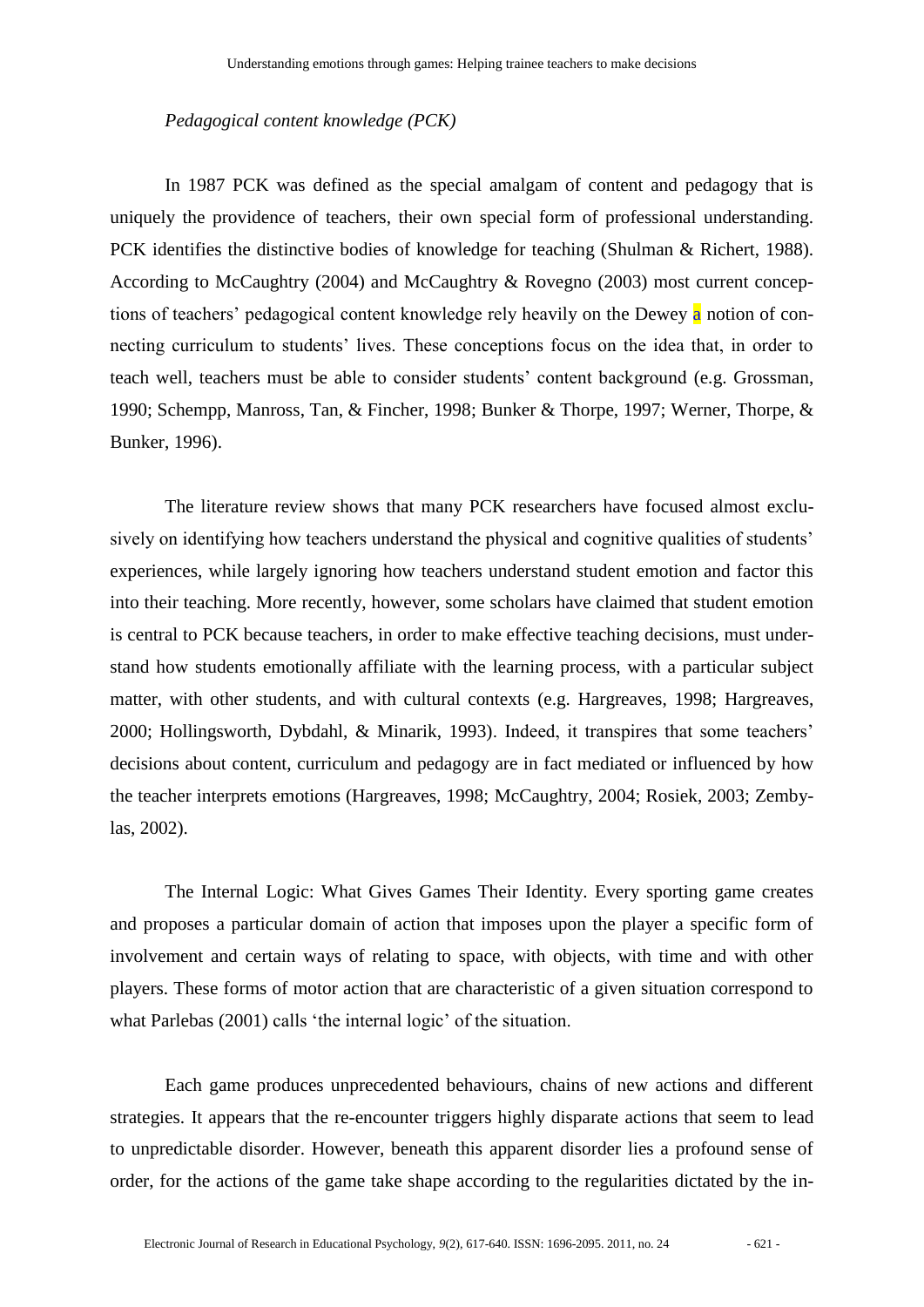ternal logic of the activity. Each game or sport can be conceived of as a praxeological system (Lagardera & Lavega, 2003; Lagardera & Lavega, 2004) with an internal logic that imposes a system of obligations and leads its participants to establish a particular type of relationship governed by the rules or requirements of that sport.

Motor action domains and emotions. Parlebas (2001) upholds the concept of internal logic and employs systems theory to develop a systemic classification of games and sports. Applying the criteria for physical interaction to any physical activity, four groups of games or motor action domains emerge. Each domain of motor action produces different types of relationships and, therefore, different kinds of impacts on its players. Games in each domain of motor action show common traits in their internal logic, in that they tend to activate specific characteristics in the personality of participants.

(a) *Psychomotor games* in which the participant takes part without any opponent countering his/her physical actions. These games call for effectiveness, the measurement of physical force, self-discovery and knowledge of the body, and help participants identify their strengths and weaknesses. The long jump and throwing something at a target are examples of this category.

(b) *Co-operation games*, in which different players have to help each other to reach a common goal. These games require a social dialogue, an agreement with or favourable response to others. Dancing with a partner or passing a ball without letting it fall to the ground are examples of this category.

(c) *Opposition games*, in which players have to challenge one or more of their opponents to attain their goal. In these games the players have to make decisions, anticipate moves, perceive their rivals" actions and challenge other players. Chasing and catching an opponent and sports such as judo and tennis fall into this category.

(d) *Co-operation/opposition games,* in which various players form part of a team and have to beat their opponents, who are usually also organised in teams. These games activate a collective strategy, decision making and group challenge. Examples of this category are sports such as football, basketball, handball and other team games.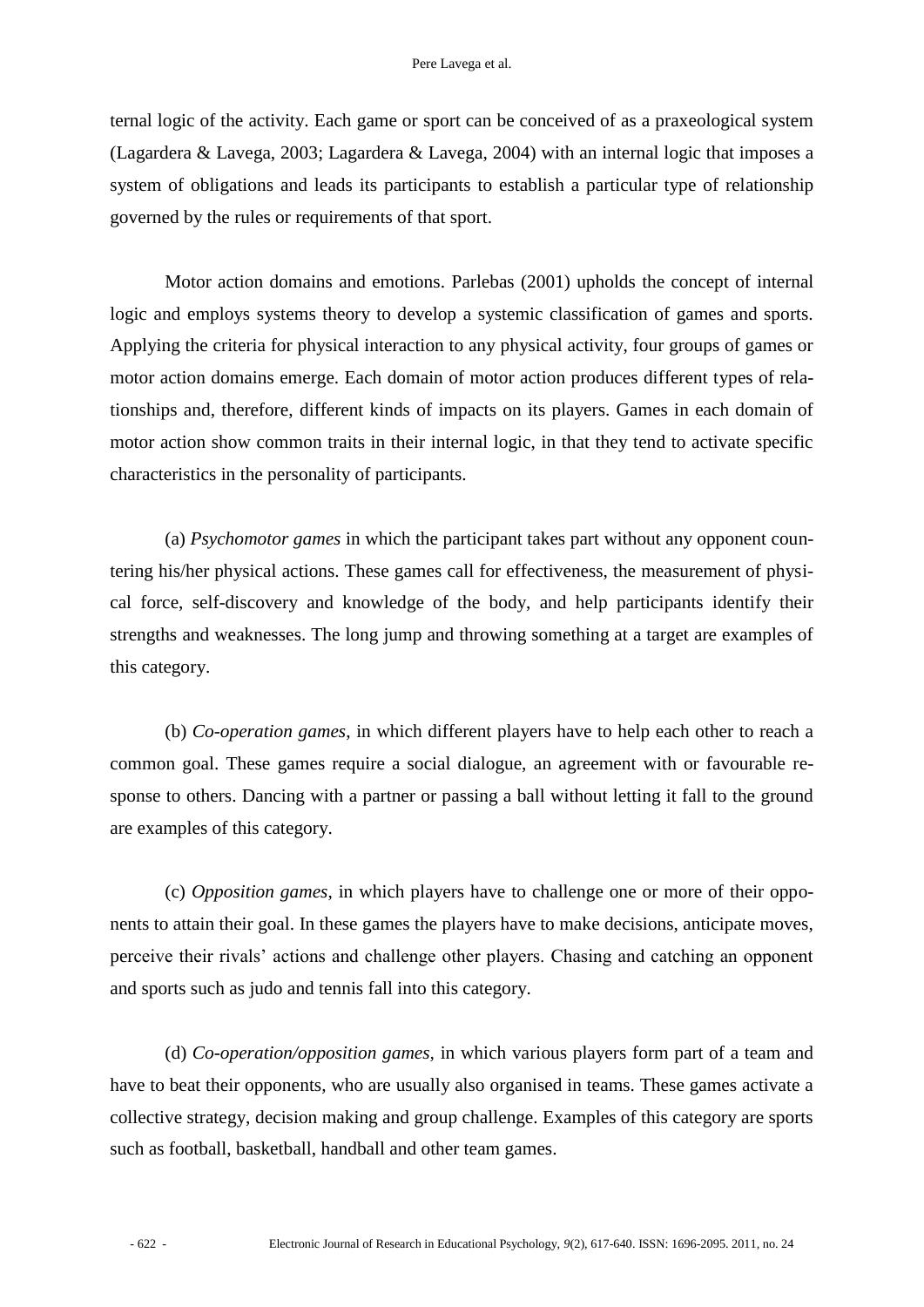Each of these four motor action domains can be performed with or without competition, in other words, with or without a final victory. When there is competition, players are classified as winners or losers, which is not the case in games that do not have a clearlydefined end.

#### *Classification of emotions*

The present study uses Bisquerra's classification of emotions, which itself is based on Lazarus' typology that describes emotions as positive, negative and borderline (Lazarus, 1991; Lazarus, 2000). However, so as to adapt the terminology to our context the term "borderline' is replaced by 'ambiguous'. Thus, reference can be made to three types of emotions: positive emotions (joy, humour, love and happiness), negative emotions (fear, anxiety, anger, sadness, rejection, shame) and ambiguous emotions (surprise, hope and compassion) (Bisquerra, 2000).

Each physical education teacher has to have the means to decide which type of game or sport he/she wants to use to develop these different emotions in his/her students. For this reason, the present study aims to offer a tool to help physical education teachers choose the most suitable type of sporting games for achieving their pedagogical aims, taking into account the emotions which they arouse.

#### *Objectives and hypotheses*

#### *Objectives*

- To provide guidelines to help professionals make decisions regarding the different sort of emotions produced by different sporting games
- To identify the relationship between sporting games based on the different domains of motor action and the expression of positive and negative emotions.
- To identify the relationship between competitive and non-competitive sporting games and the expression of positive and negative emotions.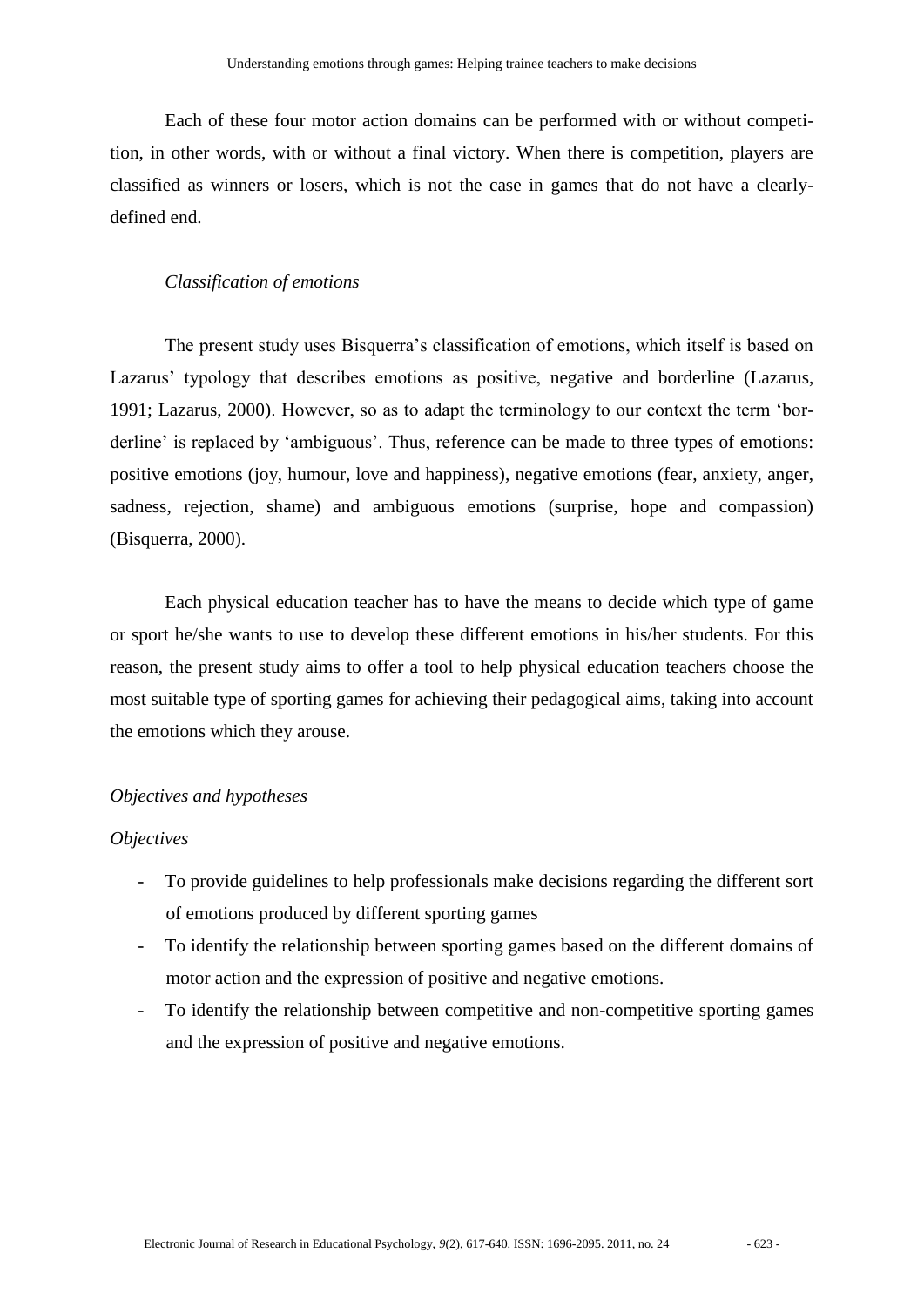### *Hypotheses*

- Sporting games based on the different domains of motor action could create circumstances that produce high ratings in terms of the expression of positive emotions and few intense negative emotions.
- Teachers could make an important decision when trying to encourage positive emotions, such as happiness, joy, humour, empathy, solidarity or calmness, by selecting games of different motor action domains.
- Teachers could reduce high levels of negative emotions such as hate, anxiety, frustration, blame, insecurity or rejection, by using non-competitive games.

### **Method**

#### *Participants*

The sample comprised 284 first-year university students, 212 trainee teachers for secondary-school physical education (INEFC, universities of Lleida and Barcelona, Spain) and 72 trainee primary school teachers (University of Lleida, Spain). Mean age was 19.7 years  $(SD = 2.63)$ ; 144 (50.7 %) students were male and 140 (49.3 %) female.

All the students gave their informed consent to participate in this research. The study was conducted primarily in the University of Lleida, specifically in the centres of the National Institute for Physical Education of Catalonia (INEFC) and in the Faculty of Education during, respectively, the first-year course on the theory and practice of games and classes about social education. The research was also carried out in the INEFC centre attached to the University of Barcelona, once again during the first-year course on the theory and practice of games.

### *Measures*

An exhaustive review of the specialist literature on sporting games and emotions revealed no instrument capable of relating positive, negative and ambiguous emotions (identified by authors such as Lazarus (1991, 2000) or Bisquerra (2000) with the four domains of motor action and the presence or absence of competition (Parlebas, 2001). Therefore, two years work were dedicated to developing an instrument that included the different independ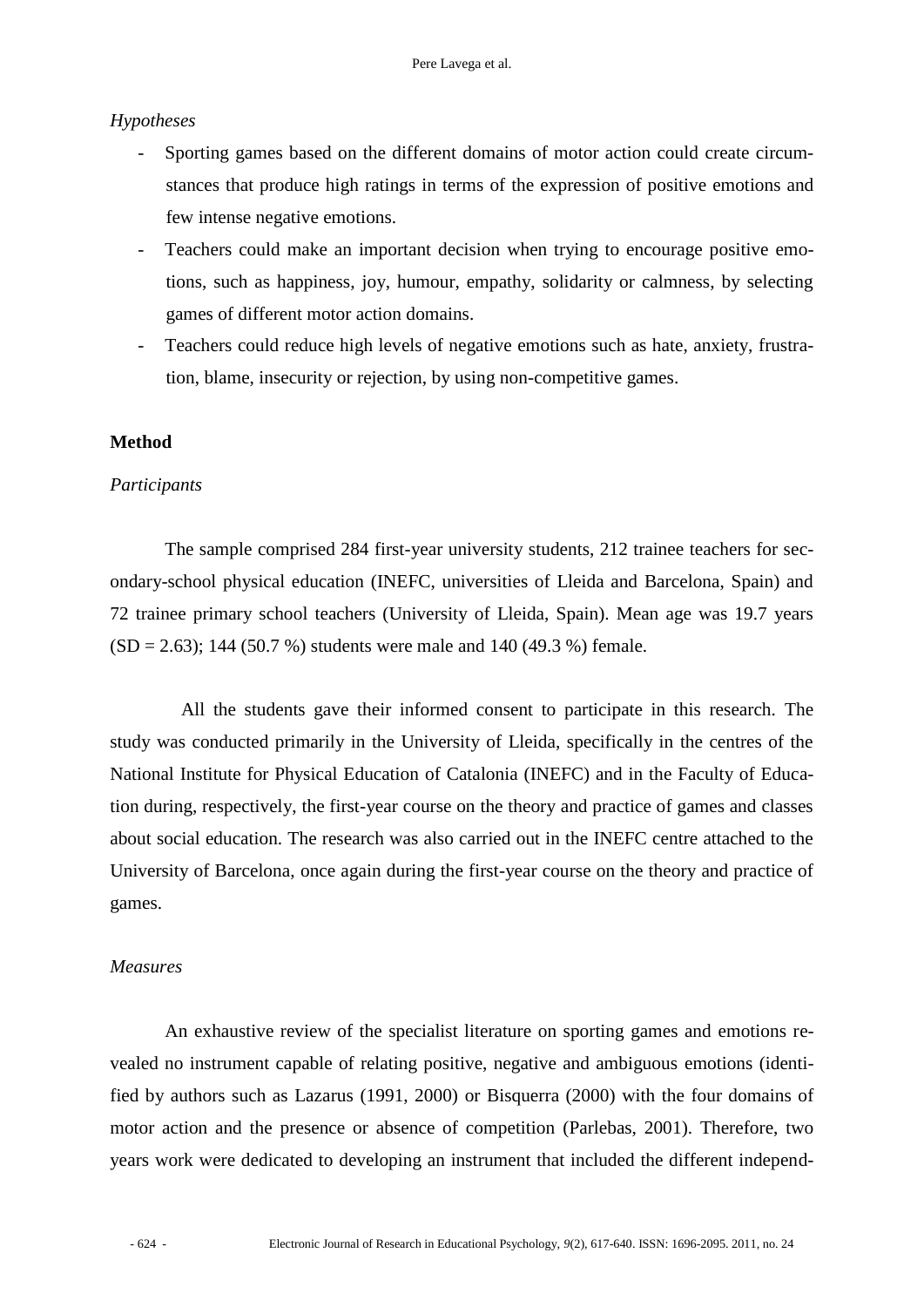ent variables (domains of motor action: psychomotor, co-operation, opposition, cooperation/opposition) and the dependent variable corresponding to the emotional intensity of the different types of emotions (positive emotions: joy, humour, love and happiness; negative emotions: fear, anxiety, anger, sadness, rejection and shame; and ambiguous emotions: surprise, hope and compassion). The instrument also included variables referring to gender and sports experience.

The questionnaire was developed through the collaborative work of a specialist international Research Group for Sporting Games and a Pedagogical Research Group specialised in teaching emotional skills.

This instrument consisted of the following parts: (a) Participants" identification details; (b) classification of each game situation; (c) different emotions: positive, negative and ambiguous. Given that each emotion may be classified in other ways the bottom part of the sheet included a list of different words linked to each emotion. The subject was asked to rate each emotion on a scale from 0 to 10 depending on the intensity felt after participating in each game; (d) motor action fields or domains of sporting experience: identification of the sport played in one of the four motor action domains; (e) competition level of sporting experience: sports at local, national or international competition level (see Appendix 1). The Psychometric properties of the questionnaire are:

*Acceptability.* First, data quality was assessed according to completeness of the data and score distributions. For each question, ceiling and floor effects, skewness and kurtosis were calculated. Due to item characteristics, behaviour differed between emotions. Negative emotions showed a floor effect above 30 %, ambiguous emotions showed a floor effect around 20 %, and no floor effect appeared for positive emotions. No ceiling effect was found. For negative and ambiguous emotions, there was significant skewness and kurtosis associated with the floor effect.

*Reliability*. Internal consistency as measured by Cronbach's alpha was good for the whole scale (n = 271;  $\alpha$  = .92). Similar results were obtained for each type of emotion: positive ( $\alpha$  = .93), negative ( $\alpha$  = .90) and ambiguous ( $\alpha$  = .95).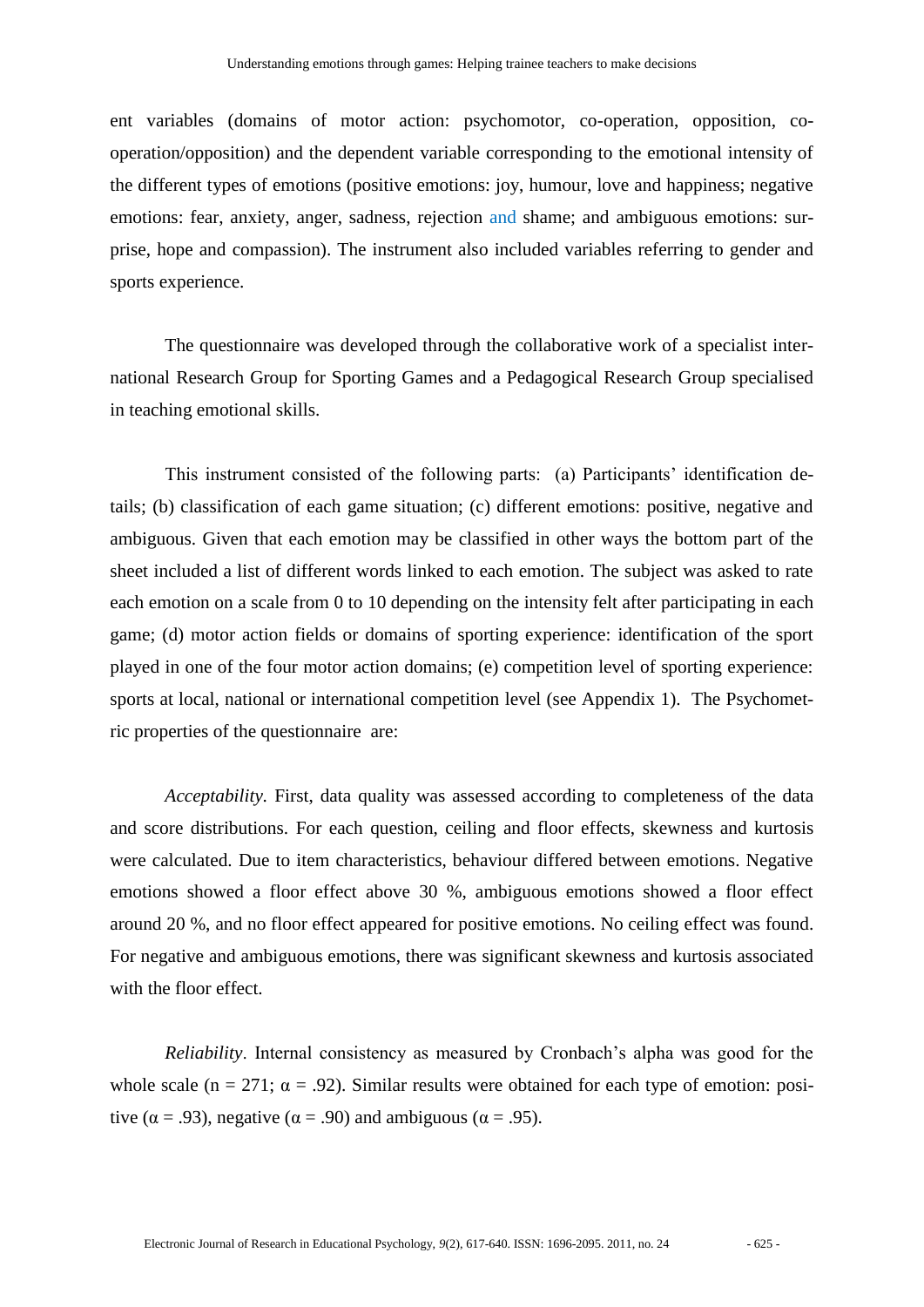*Construct validity*. Confirmatory factor analysis used to test the structure of the questionnaire suggested that only ambiguous emotions (hope, surprise and compassion) loaded on a single factor. Positive and negative emotions loaded on several factors. Positive emotions depended mainly on motor action domains, and only love loaded on a single factor. Negative emotions seem to need more factors because there are six negative emotions. Anxiety, disgust and shame loaded on separate factors. In summary, the factor analysis reproduced the questionnaire structure adequately. The final model, which consisted of twelve factors, showed good fit indices ( $\chi^2$  = 7125.79, df = 4174). The model does not include an overall higher-order factor.

#### *Procedure*

The research procedure involved the following stages:

#### *Training students' emotions*

Participants received four hours and thirty minutes of theoretical and practical training in emotions. Two sessions of one hour and thirty minutes were used to explain the basic theoretical principles underlying emotional education: Concept, components, classification and the meaning of emotions in the context of physical education. In these sessions, students learnt how to identify the thirteen emotions by means of exercises involving game situations. They were given a fictitious description of different game situations and had to imagine which emotions they would feel in that situation, completing the exercise by responding to a questionnaire similar to the one they would use subsequently in the sessions involving sporting games. Over the next two weeks, four practical sessions were dedicated to identifying the thirteen emotions (positive, negative and ambiguous) in the different game situations they engaged in, as well as to familiarising themselves with the sections of the questionnaire they had to use. This phase consisting of four practical sessions had a total duration of one hour and thirty minutes. The main practical component of the study was conducted once it had been confirmed that the students had no further doubts in terms of identifying the emotions.

#### *Selection and application of sporting games*

Two games representative of each of the motor action domains were selected, one competitive game involving winners and losers, and another non-competitive game.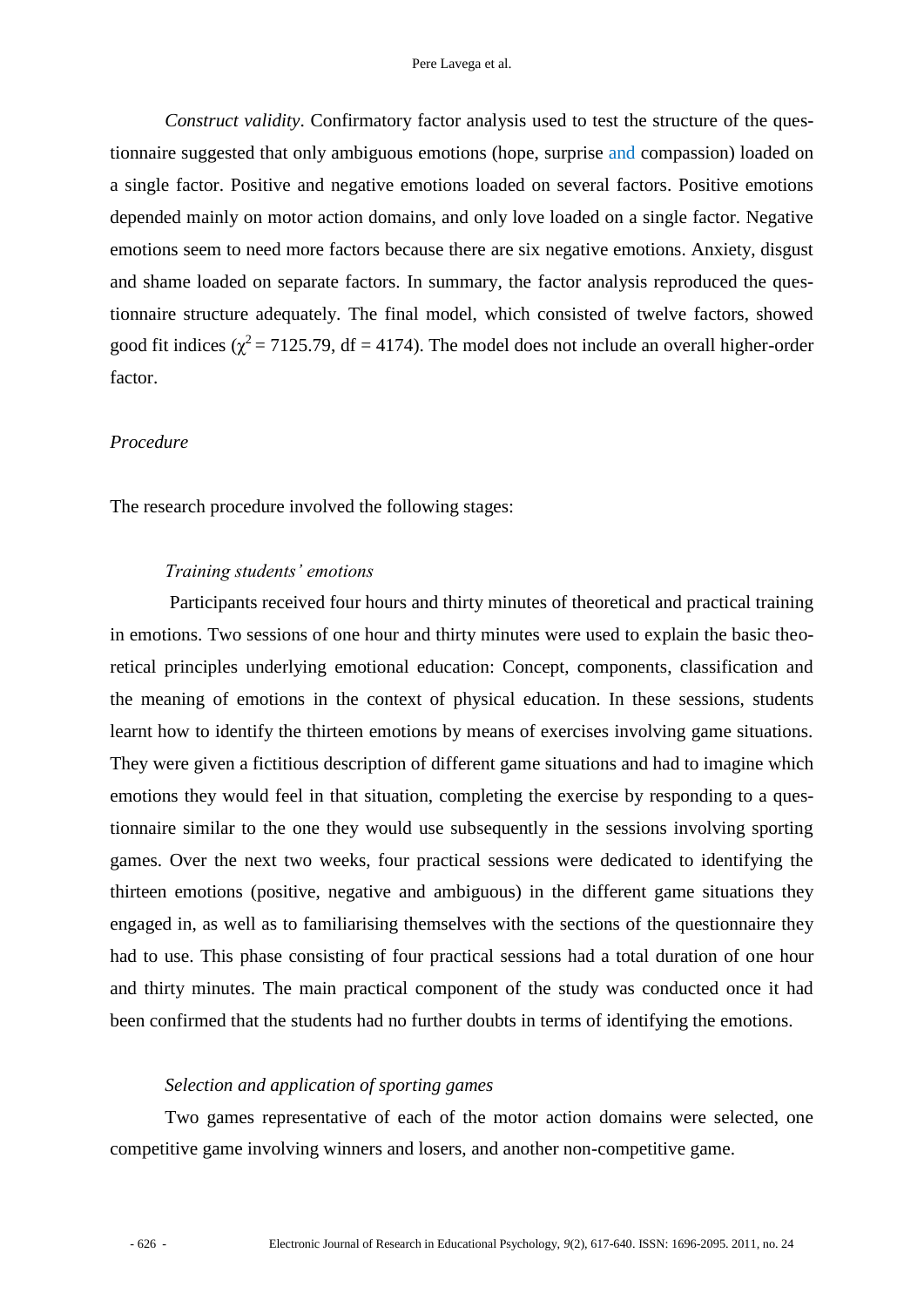1) *Psychomotor Competitive. Throw, contact and win*. Players stand in pairs 2 m apart and an object is placed on the floor between them. They have to throw the ball and try to hit the object. They get one point for every time they hit the object. The winner is the one with the most points.

*2) Psychomotor Non-competitive.* Get to know your tummy. Each player takes a ball and squeezes it, exploring different areas of his/her tummy according to the teacher's instructions.

*3) Co-operation Competitive. Pass and win.* Each team forms a circle. Players must try to pass several balls at the same time. The winner is the team that makes the most passes.

*4) Co-operation Non-competitive. Chains behind* (give a back massage to your partner). In pairs while a player lowers and raises his/her body his/her partner gives him/her a gentle back massage, pressing and running a tennis ball along either side of the spinal column. The roles are then switched.

*5) Opposition Competitive. Hand win (singles).* Two players stand on either side of a net and try to make the ball bounce twice in the opponent"s court. They get one point each time the opponent is unable to return the ball. The winner is the player with the most points.

*6) Opposition Non-competitive. Copy-Chase.* One participant moves around the room in whatever way he/she wishes while carrying a tennis ball. The other players, who also have a ball, must copy the first player"s movements. When they catch the first player they switch roles.

*7) Co-operation-Opposition Competitive. Hand win (teams).* The rules are the same as in hand win (singles), but in this case each team has two players.

*8) Co-operation/Opposition Non-competitive. Sitting ball.* Paradoxical game in which players can either bounce the ball to each other (co-operation action) or throw it (opposition action). The player who receives the ball by a bounce stays alive, but if they receive it in the air they are caught and have to sit down. They can be saved if they can intercept the ball and pass it to another player who is then caught. All the players can decide to co-operate or oppose as they wish, with no logical criteria.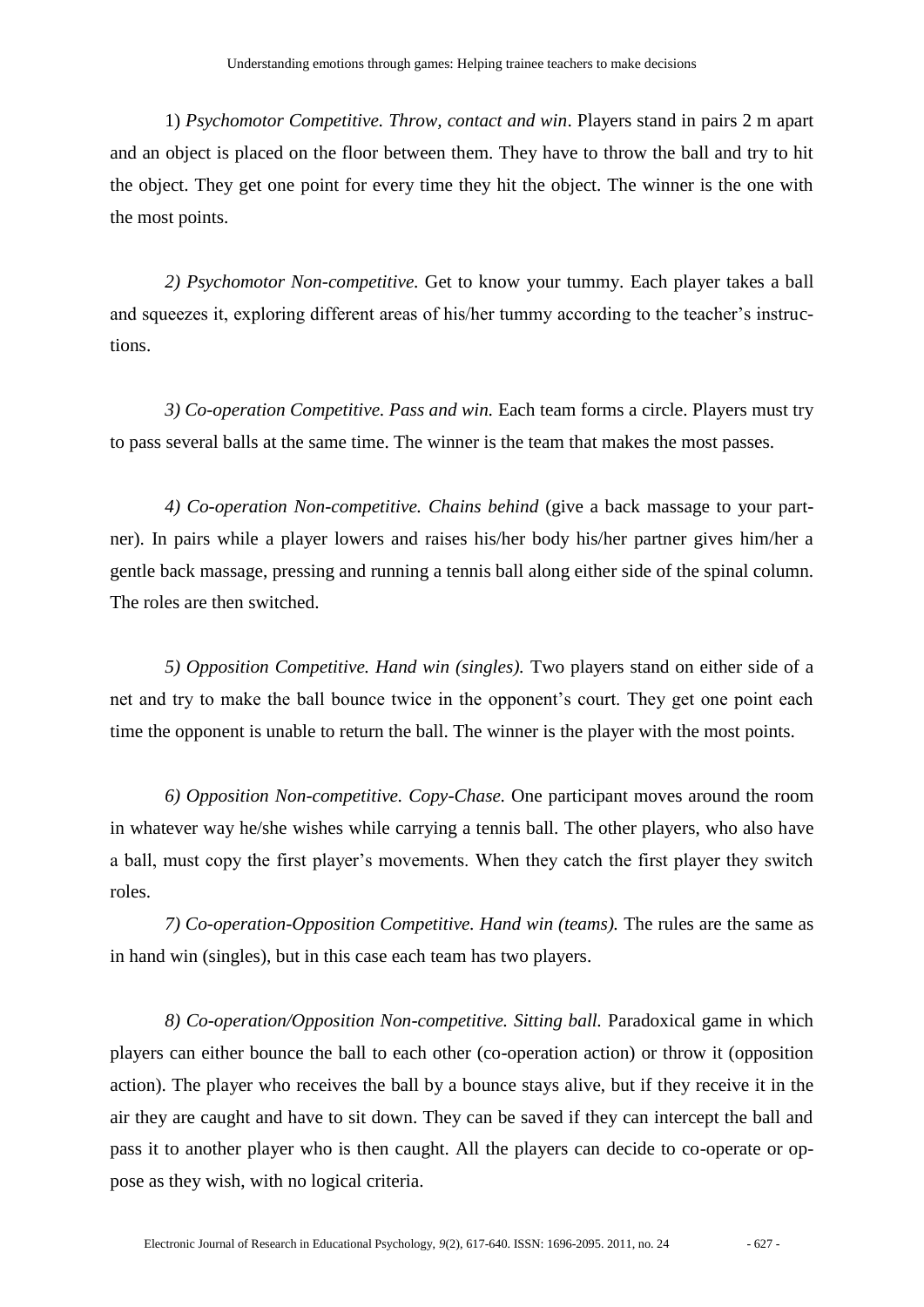Participants were distributed in groups of thirty students. The same teacher worked with all the groups and gave the same instructions to all the participants. All the games sessions were conducted under the same conditions. Each group played five games in each of the two 90-min sessions.

The games used in the first session were: 1. Pass and win; 2. Hand win (singles); 3. Hand win (teams); and 4. Chains behind. The second session involved the following games: 5. Copy-Chase; 6. Sitting ball: Throw; 7. Contact and win; and 8. Get to know your tummy.

#### *Data recording*

Each student was given a questionnaire and a pen. The teacher began by explaining the game which students had to take part in. After playing each game the students had to immediately fill in the questionnaire, rating the intensity of the different emotions experienced on a scale of 0 to 10, where 0 meant they had not felt that emotion and 10 that they had felt it with maximum intensity. The questionnaire was answered individually (see Appendix 1).

#### *Data Analysis*

A CHAID (Chi-squared Automatic Interaction Detector) classification tree was generated in order to allow partitions larger than two branches, as one of the main variables had three categories. The module Answer-Tree® SPSS Classification Trees™ 13.0 was used. An internal cross-validation system was applied and the growth stop was set at 50 subjects as the minimum number of cases in the terminal nodes.

Other characteristics were: tree size controls (minimum size node to splits: 10; maximum tree levels: 3), validation method (10-fold cross-validation), initial splits (not preferred), prior probabilities for the target variable "categories" (use frequency distribution in data set), misclassification costs (unitary for all categories), and handling of missing data (use surrogate predictors).

The dependent variable, i.e. emotional intensity (range 0-10), was recoded into four categories in order to obtain similar frequencies: 0-0.99 (29 %), 1-2.99 (24.5 %), 3-4.99 (17.4 %) and 5-10 (28.6 %). Eligible factors in the CHAID procedure were: Motor Action Domains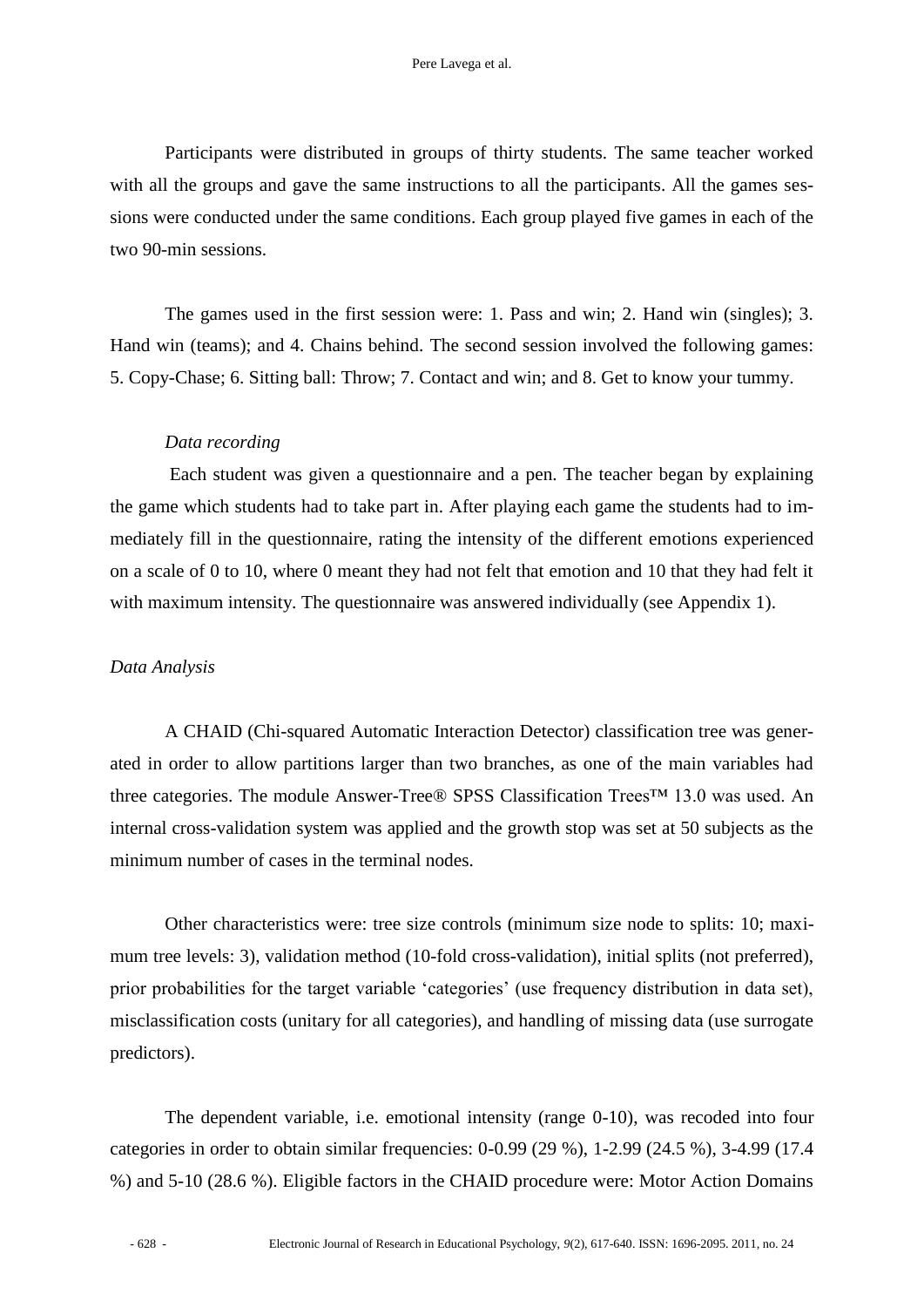of Sporting Experience, Competition Level of Sporting Experience, Motor Action Domains of Games, Competition and Emotion.

#### **Resultados**

As regards predicting which sporting games have the tendency to arouse different types of emotions, the data analysis using classification trees yielded the following results (see figures 1, 2 and 3).

#### *First decision: Types of Emotions (nodes 1, 2 and 3)*

The first difference to consider ( $p = .000$  and  $\chi^2 = 2908.7$ , df = 2) corresponds to the three types of emotions (positive, negative and ambiguous) associated with nodes (1, 2 and 3). Participants in the sporting games reported the highest intensity in positive emotions (from 5- 10) in 56.1% of cases. In contrast, negative emotions reached the highest intensity in only 9.2 % of the participants, while ambiguous emotions were given the highest rating in 20.6 % of cases.

#### *Second Decision: Positive Emotions and Motor Action Domains (nodes 4, 5 and 6)*

The classification trees show that in order to predict which type of games arouse positive emotions, each type of motor action domain must be taken into consideration (nodes 4, 5 and 6), (p = .000 and  $\chi^2$  = 60.5, df = 1). These emotions attained their highest ratings (from 5 to 10) in the domain of co-operation (70.1 %). Games played with opponents (opposition games and games of co-operation/opposition) all behaved in the same way, and activated maximum intensity in positive emotions in 53.8 % of participants. In psychomotor games, participants gave these maximum ratings less often (46.7 %).

If co-operation games are chosen (node 5) in order to arouse positive emotions, then the next aspect to consider is competition ( $p = .000$  and  $\chi^2 = 37.3$ , df = 1). The intensity of these emotions was highest (ratings between 5 and 10) in non-competitive co-operation games (node 14), these results being observed in 79.2 % of cases. In competitive co-operation games (node 13), such ratings were obtained less often (60.9 % of participants).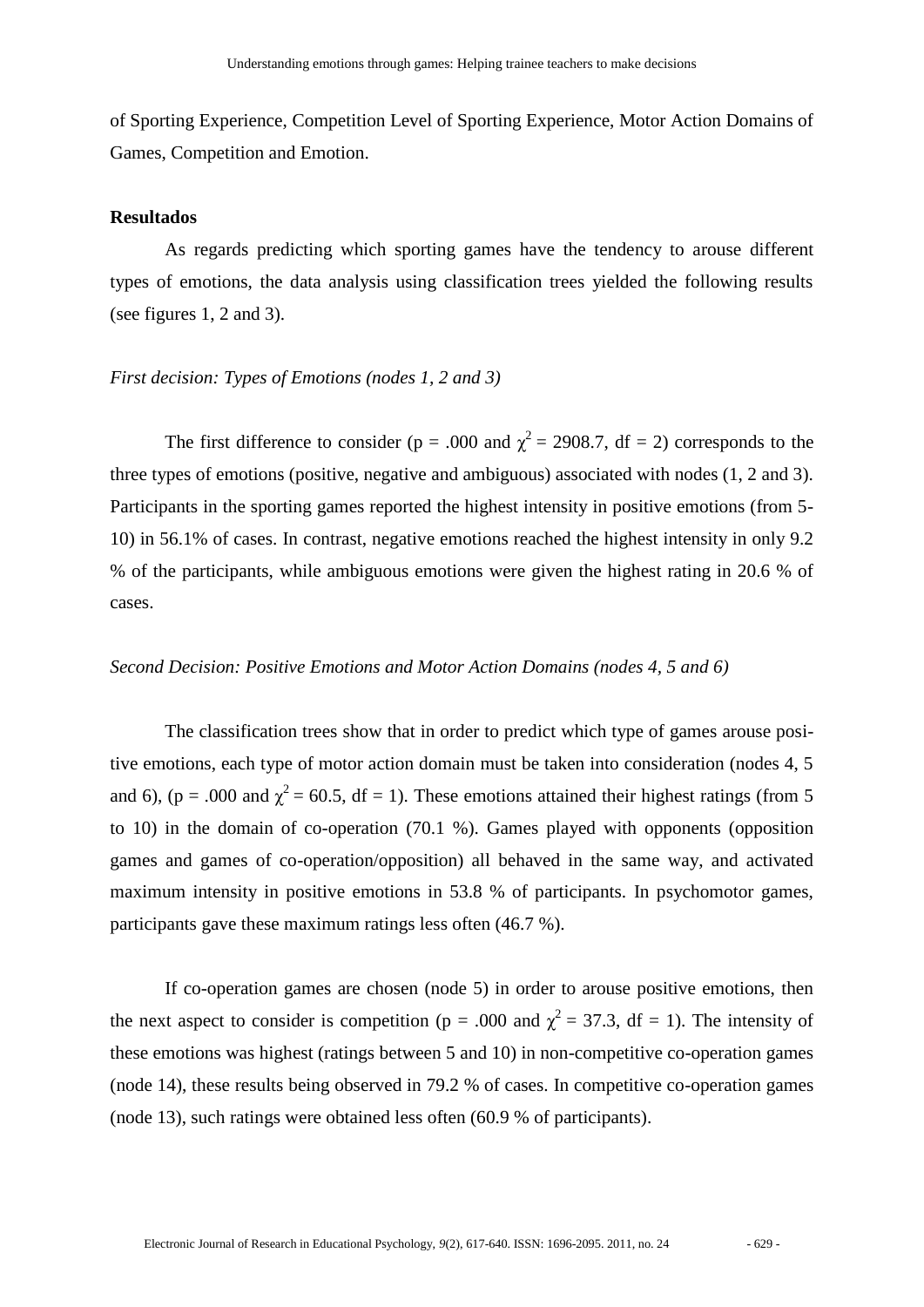If sporting games of opposition or co-operation/opposition are chosen (node 6) then the participants" sporting experience should also be taken into account i.e. what type of sports have they taken part in previously (nodes 15 and 16) ( $p = .000$  and  $\chi^2 = 37.3$ , df = 1). Players who had regularly taken part in team sports, for example, co-operation sports -rhythmic gymnastic groups, synchronized swimming-, opposition sports -judo, singles tennis or karate- and co-operation/opposition sports -basketball, football or handball-, gave maximum ratings for positive emotions in 58.2 % of cases.

Finally, if psychomotor sporting games are chosen (node 4) to arouse positive emotions then the players sporting experience should again be considered as a predictive criterion (nodes 11 and 12) ( $p = 0.002$  and  $\chi^2 = 14.7$ , df = 1). Participants who had regularly taken part in socio-motor sports gave higher ratings more often (50.5 %) than did participants who had specialised in psychomotor sports or those who had never done sport (39.6 %).



**Figure 1.** *Classification tree to predict the teaching of positive emotions in sporting games.*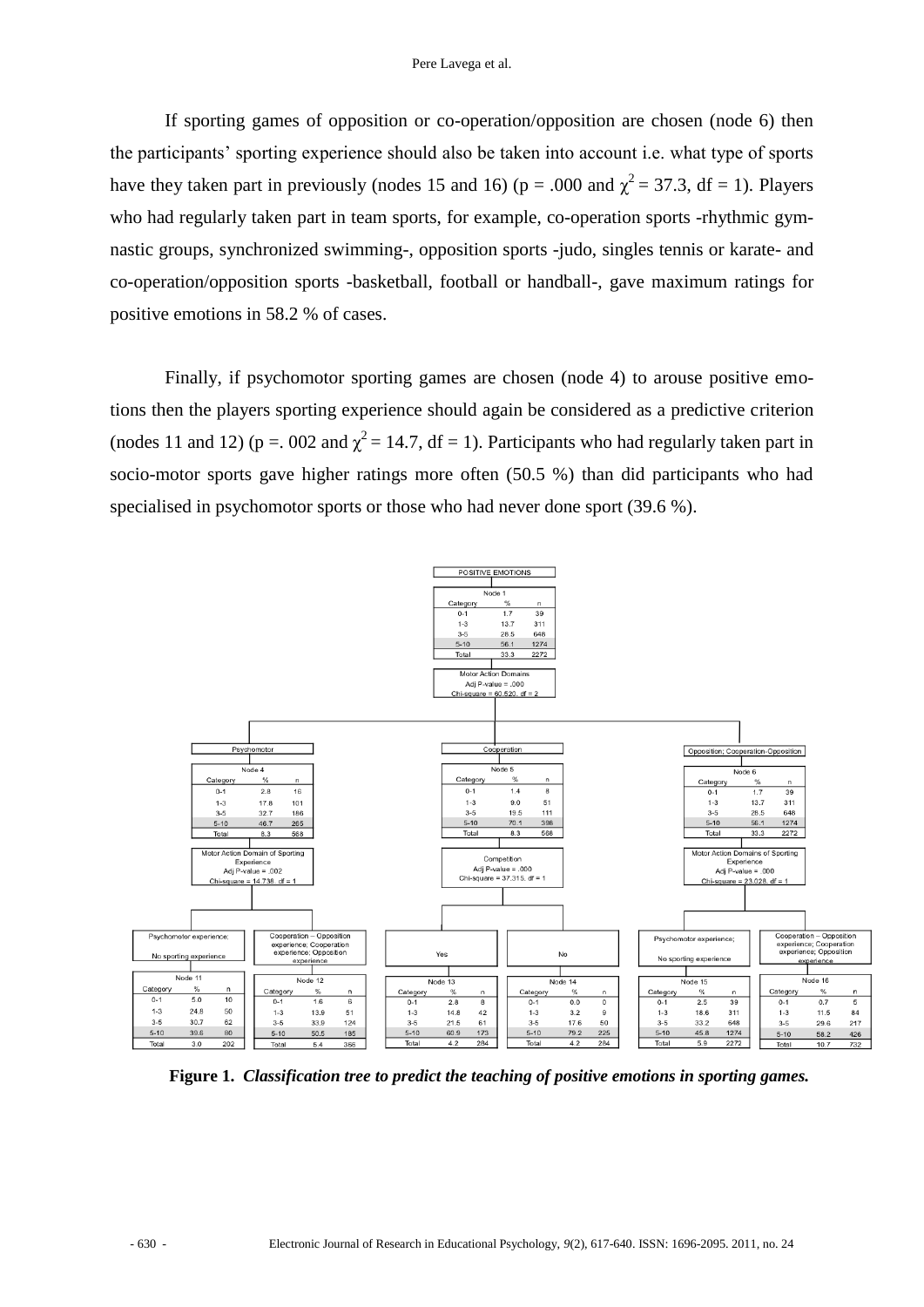#### *Third Decision: Negative Emotions and Competition (nodes 7 and 8)*

The classification tree shows that in order to predict which types of sporting games arouse negative emotions the aspect of competition should be taken into account (nodes 7 and 8) ( $p = .000$  and  $\chi^2 = 120.3$ , df = 1).

If competitive sporting games are chosen (node 7), then negative emotions have the highest ratings (from 5 to 10) in 14.2 % of participants. In contrast, if non-competitive sporting games are played (node 8) such ratings are only observed in 4.2 % of cases.

When using non-competitive sporting games (node 8) the next criteria to be considered is the sex of participants (nodes 19 and 20) ( $p = .000$  and  $\chi^2 = 18.0$ , df = 1). When participants were male these maximum values appeared in 6.2 % of cases, whereas among females they were only reported in 2.1 % of cases.

If competitive sporting games are used (node 7) a further criterion to be considered is the level of competition in the participants' sporting experience (nodes 17 and 18) ( $p = 0.000$ and  $\chi^2$  = 26.8, df = 1). Negative emotions attain the highest values in 15.9 % of cases, both when participants have experience of competitive sports -local, national or international competitions- and among those who have no sporting experience. However, participants who had sporting experience in recreational non-competitive physical activities reported high values for negative emotions in only 7.1 % of cases.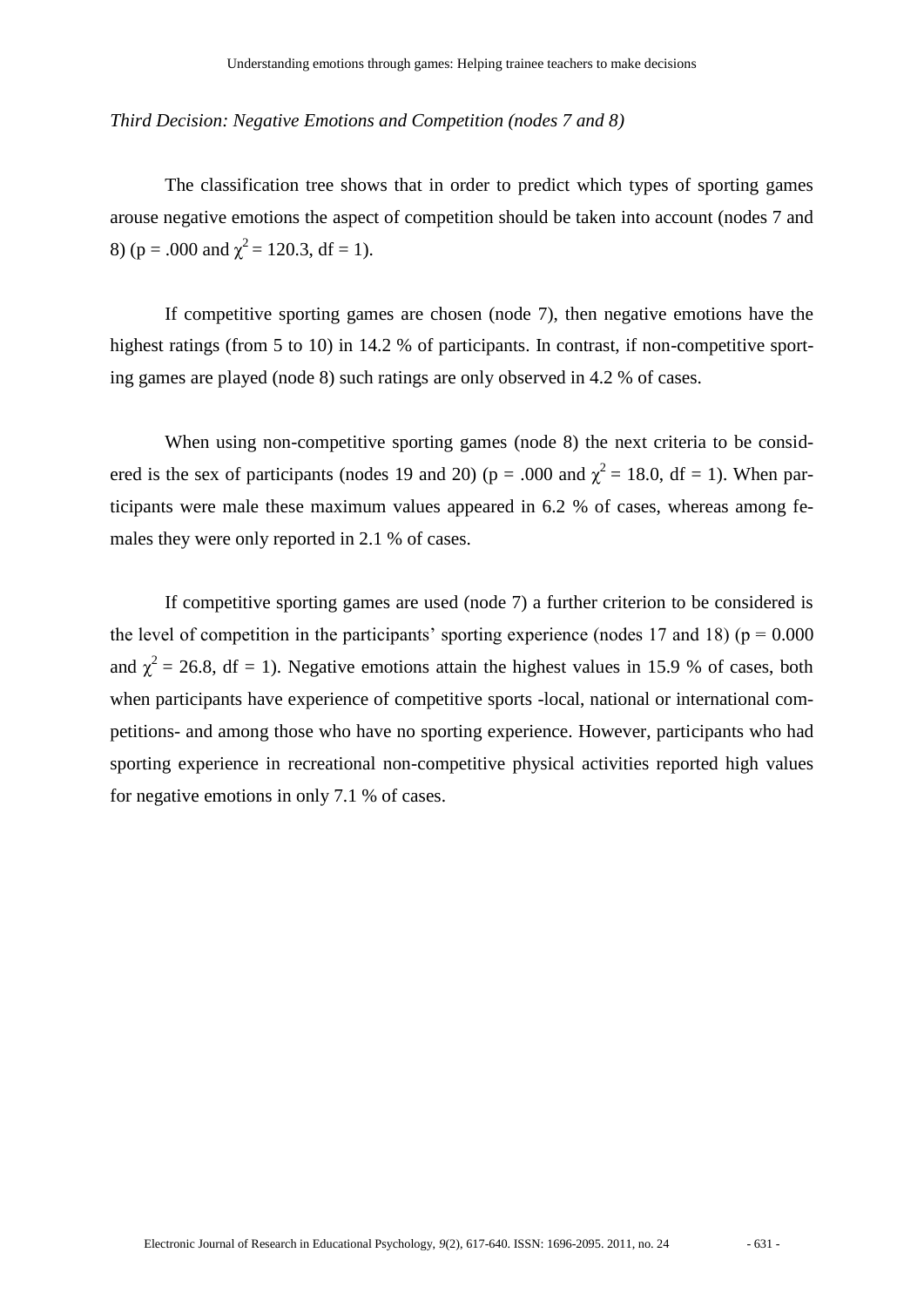

**Figure 2.** *Classification tree to predict the teaching of negative emotions in sporting games.*

*Fourth Decision: Ambiguous Emotions and Sex (nodes 9 and 10)*

The classification tree shows that in order to predict which type of sporting games arouse ambiguous emotions the sex of participants should be considered (nodes 9 and 10) ( $p =$ .000 and  $\chi^2$  = 76.6, df = 1).

In sporting games with men (node 10) ( $p = .000$  and  $\chi^2 = 18.0$ , df = 1) the intensity of ambiguous emotions reached its highest values (0-5) in 26.7 % of cases, whereas among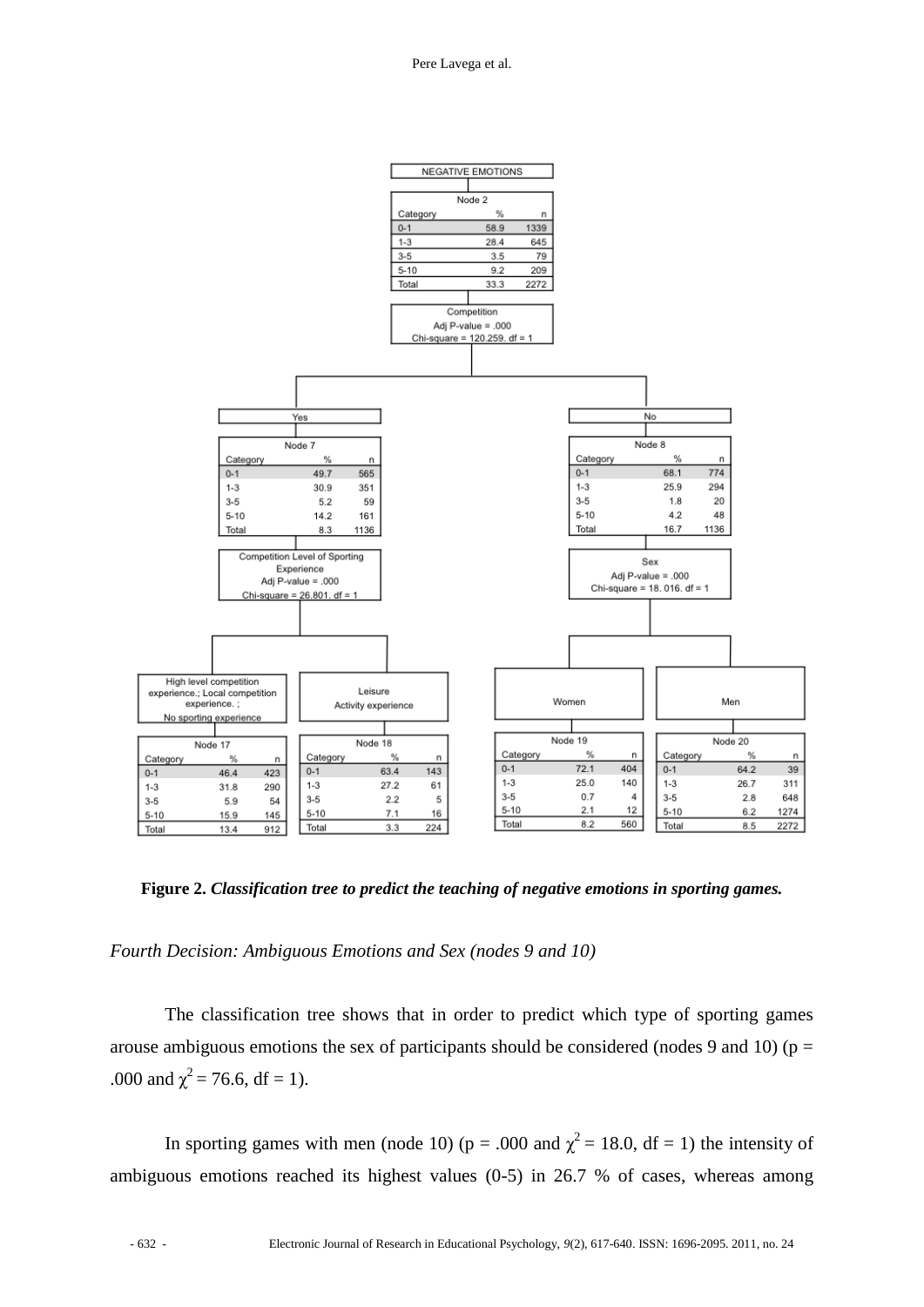women (node 9) these maximum values were only achieved in a little over half (14.2 %) of these occasions.

When women participate in sporting games the level of competition of their sporting experience should be considered (nodes 21, 22 and 23) ( $p = .000$  and  $\chi^2 = 56.7$ , df = 2). Ambiguous emotions reached maximum values in 19.5 % of women who regularly participated in competitive sports, whether at local level (regional championships) or in performance sports (national or international championships). Women with experience in recreational physical activities (non-competitive and non-federated) expressed ambiguous emotions of a higher intensity in 6.7 % of cases, while those who had never done any physical exercise reported these maximum values in 4.2 % of cases.

If the aim is to arouse ambiguous emotions in men it is necessary to consider whether the chosen sporting games are competitive or not (nodes 24 and 25) (node 10) ( $p = .000$  and  $\chi^2$  = 22.8, df = 1). When the element of competition is not introduced the highest values of these emotions (5-10) are activated in 31.9 % of cases. In contrast, in competitive games ambiguous emotions reached their highest values in 21.5 % of participants.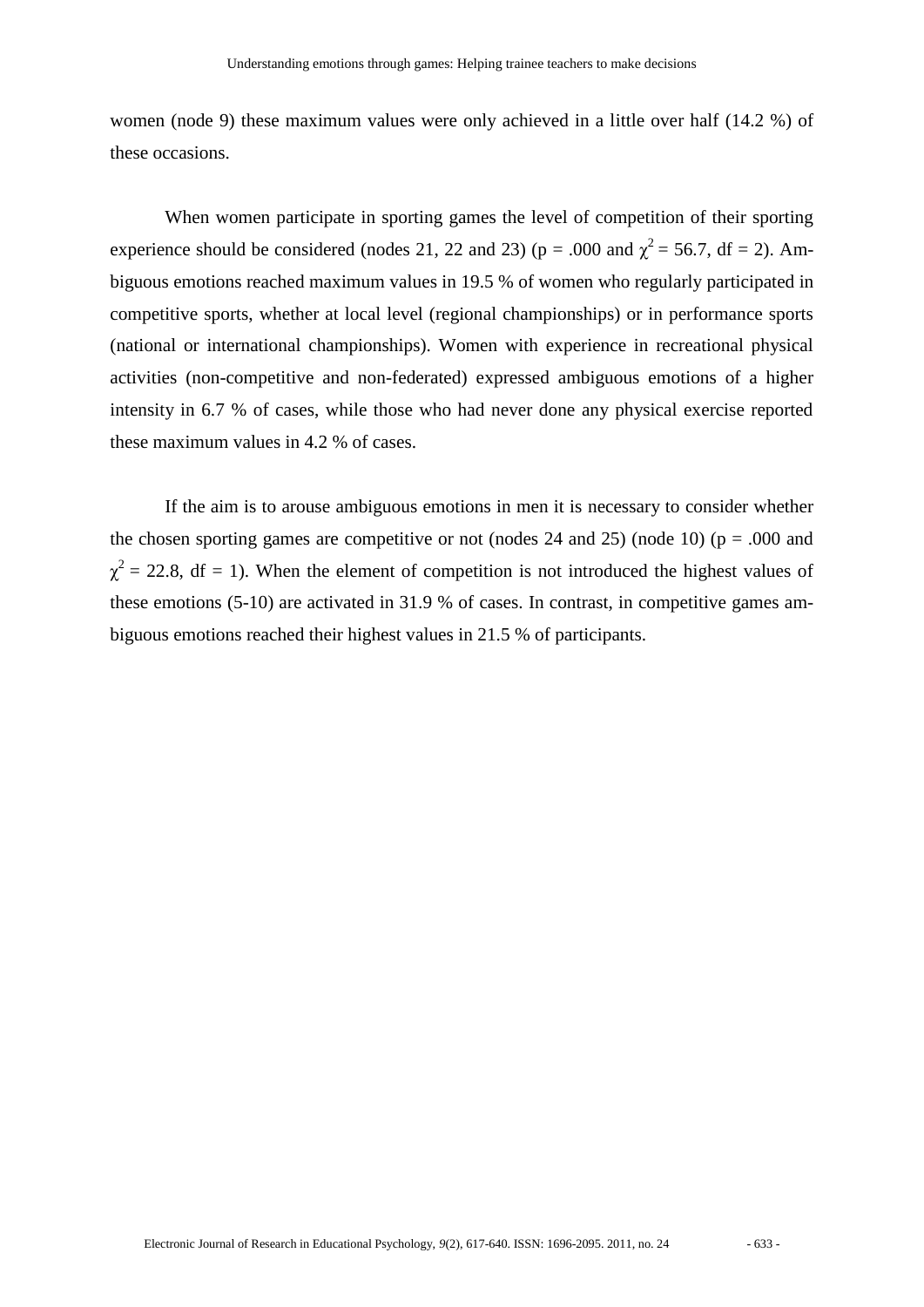

**Figure 3.** *Classification tree to predict the teaching of ambiguous emotions in sporting games.*

## **Discussion**

Three sets of key findings warrant discussion. First, the results of this research confirm that the use of sporting games in physical education provides an excellent way of fostering optimum experiences in students. The results also confirm the scientific contribution of Motor Praxeology, or the Science of Motor Action to help teachers make decisions in order to educate emotions through sporting games.

Physical activity can promote socially-desirable behaviours, and emotions play a very important role in this regard, as shown by Eldar (2008) and Parlebas (1999) and Lavega, Ma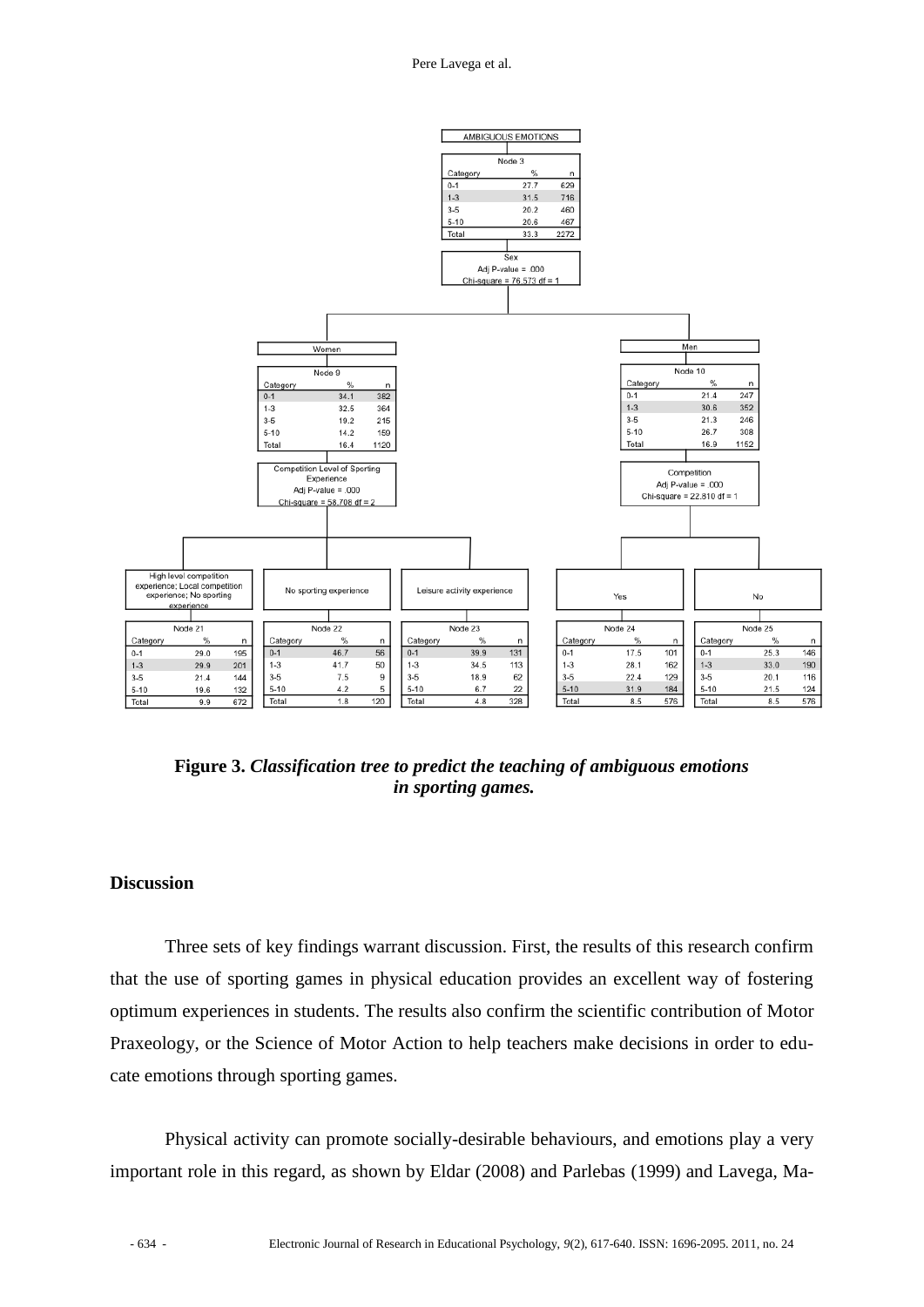teu, Lagardera, & Filella, (2010). Whereas cognition and performance have been widely reviewed and researched in the literature, the affective domain has yet to be extensively examined. As the scope of the literature on tactical and technical issues in the teaching of games broadens, researchers investigating the pedagogy of games teaching would do well to consider who the learner is, how the learner is motivated to continue to participate, and the importance of affective outcomes (Hargreaves, 2000; McCaughtry, 2004; Rosiek, 2003). This is important because affective outcomes resulting from an approach that seeks to understand how games are taught may have implications for children's experience of physical activity, their future motivation to participate and, in turn, their psychological, physical and social health.

Motor Praxeology offers solid theoretical and epistemological bases for the scientific study of games and sports (Parlebas, 1999; Lagardera & Lavega, 2003; Lagardera & Lavega, 2004). Physical education teachers are constantly making decisions with the aim of facilitating a given teaching task. Therefore, it is important to have strict scientific guidelines available that help teachers choose the most appropriate motor situations for the teaching programme in question (Hargreaves, 1998; Hargreaves, 2000; Hollingsworth et al., 1993; McCaughtry, 2004; Parlebas, 1999).

The present study confirms that sporting games based on the different domains of motor action can create circumstances that produce high ratings in terms of the expression of positive emotions. In contrast, the chosen games provoked very few intense negative emotions. This conclusion is of great interest for the field of physical education, since one reason for the physical inactivity of the adult population is the negative evaluation of such experiences at school (Daley & O'Gara, 1998). Ruiz, Garcia and Pieron (2008) state that students who participate in sporting games at school age, as well as those who do physical exercise regularly, show a much more positive attitude towards physical education. Positive aspects such as self-esteem, motivation and correct emotional attitude promote the development and consolidation of behaviour related with physical activity and a healthy lifestyle (Spence & Blanchard, 2001).

The second set of important findings deals with acquiring the criteria that will help PE teachers to promote positive emotions. The present research shows that the first important decision to make when trying to encourage positive emotions, such as happiness, joy, hu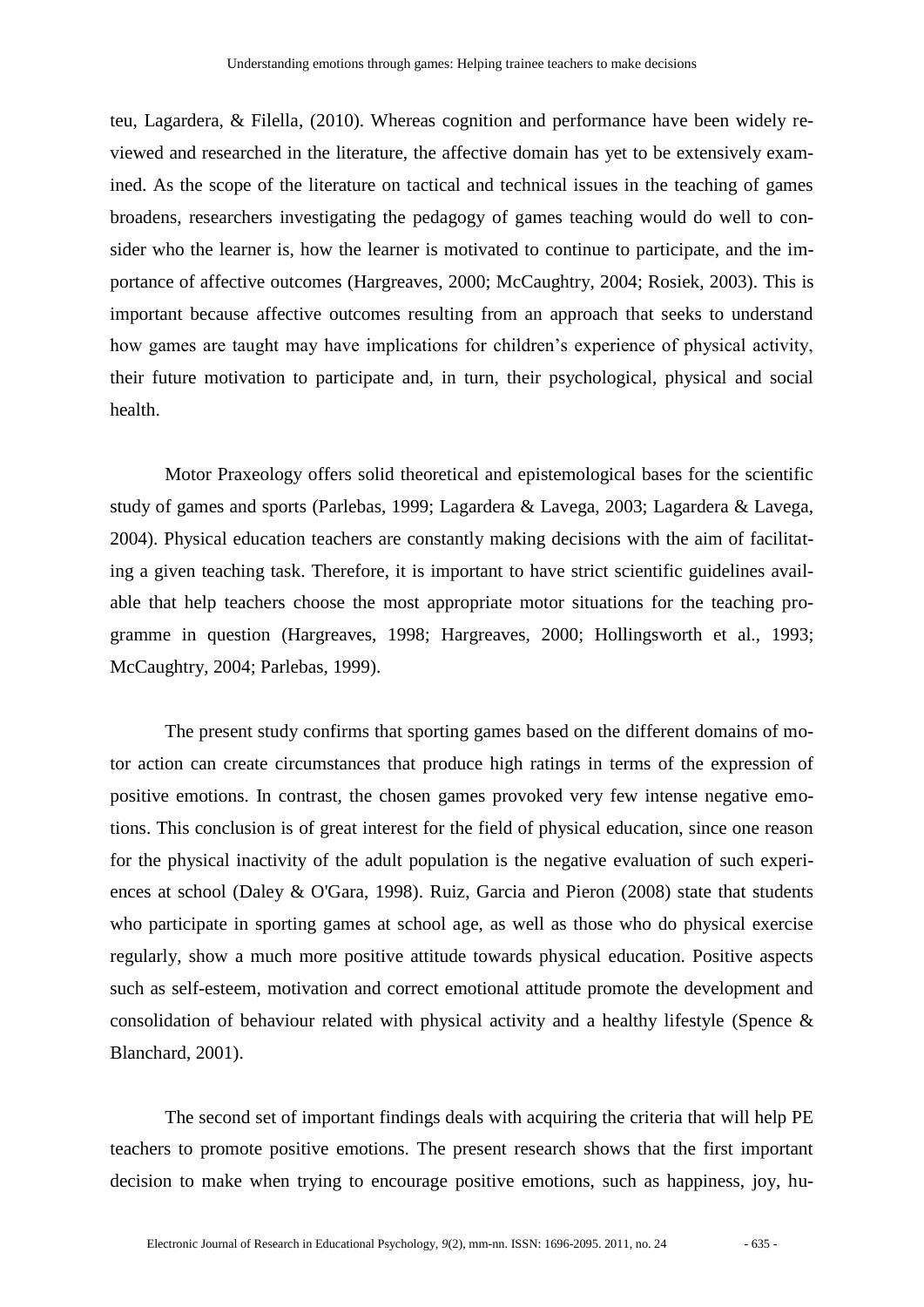mour, empathy, solidarity or calmness, concerns the choice of games or motor action domains. This conclusion confirms previous findings about emotions and motor action domains (Lavega et al., 2010). Of course, no game is neutral, and all the sporting games studied produced reactions in the participants. Among the different domains of motor action, cooperation games, mainly those without a competitive aspect, were found to be the most suitable for promoting intense positive emotions among the students. In fact Slutzky and Simpkins (2009) argue that group sport improves significantly the self-concept compared with the individual sport in the same time of performance.

These results agree with the assertions of Werner et al. (1996), who suggested that the primary purposes of teaching any game should be not only to "improve students" game performance, but also to improve their enjoyment and participation in games, which might lead to a more healthy lifestyle".

The last set of findings revolves around the importance of having the criteria to make the right decisions when trying to reduce negative emotions. If teachers do not want their students to experience high levels of negative emotions such as hate, anxiety, frustration, blame, insecurity or rejection, then they need to be aware that these aspects can be reduced by using non-competitive games, for example, those which do not separate players into winners and losers. In this regard we agree with Bunker and Thorpe (1997), who stressed the importance of creating a positive climate for learners, and not just judging their success on the basis of whether skills were performed well or not. Sensation may be facilitated by allowing children to keep score if they want, or by continuing to play competitive games and not keeping score if they prefer, and in this way more individuals can be accommodated. Bunker and Thorpe (1997) also pointed out that while skill-based lessons may show the teacher some immediate effect of skill improvement, the social and skill-related interactions over time may convince students of their lack of ability.

Teachers are the mediators between the use of sporting games and the educational outcomes or expected results. Therefore, they should make their decisions in relation to possible choices and follow them through to produce the expected results. If we know which educational outcomes arise from activities associated with each domain of motor action then it is easy to see which physical activities teachers should choose if, for example, they wish to de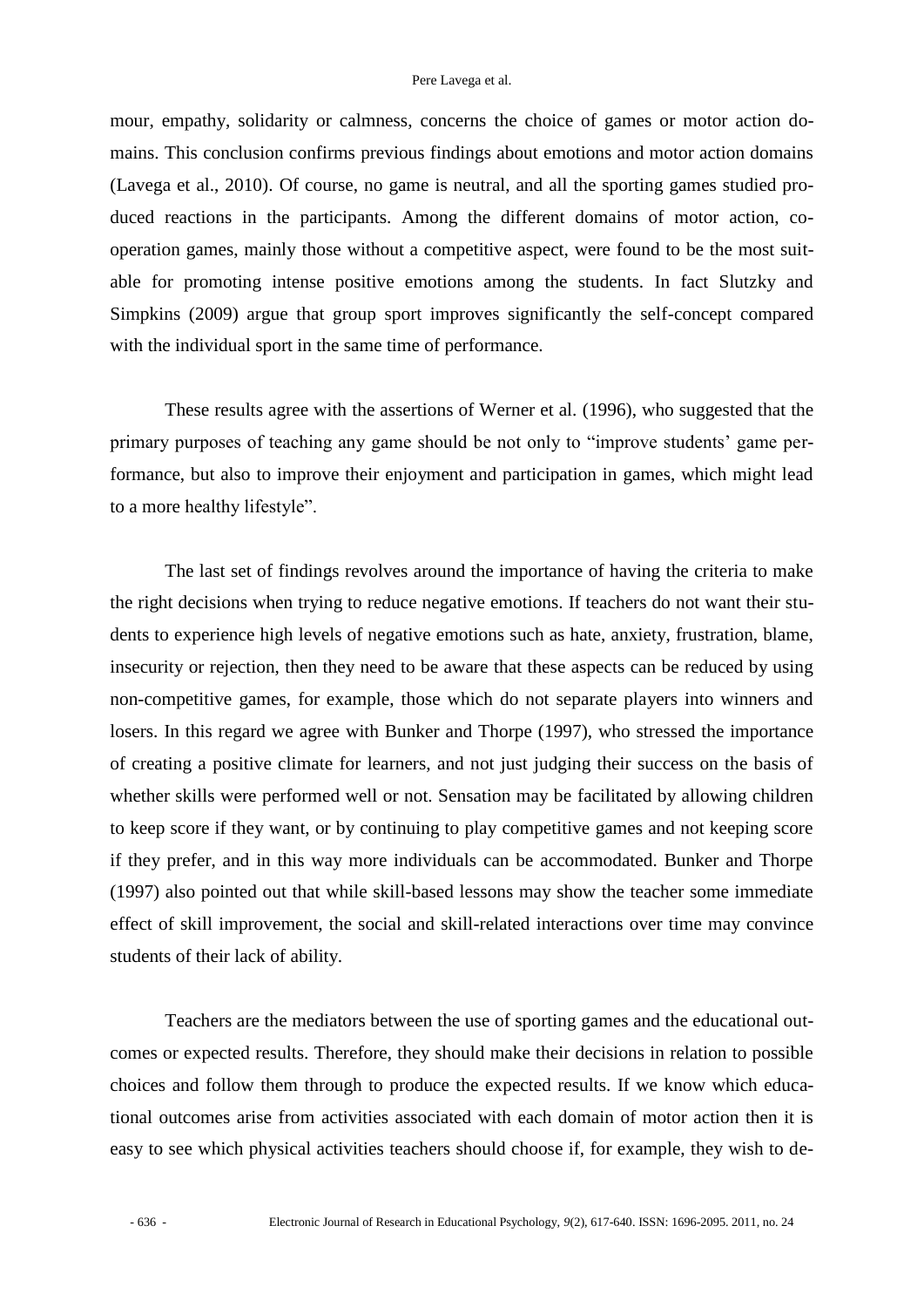velop solidarity or enhance positive relationships within the group, or, alternatively, want their students to master risk and control their own safety.

In conclusion, many studies about emotions have stated the need for them to be taught so that people become independent and mature (Bisquerra, 2000; Lazarus, 1991; Shoffner, 2009). Games provide active situations which allow for this emotional education, and the first step in teaching emotional skills should concentrate on emotional awareness. Once a person recognises the emotions being felt in each sporting game, teachers can then move on to a second phase, namely teaching students how to regulate their emotions with the aim of fostering self-management, self-esteem, a sense of responsibility, a positive and critical attitude towards life, a stronger relationship with other people and personal well-being.

#### **Acknowledgements**

We gratefully acknowledge the support of the Spanish government (Dirección General de Investigación, Ministerio de Ciencia e Innovación) project Perspectiva de género en las emociones suscitadas por los Juegos deportivos psicomotores y de cooperación. [Grant number DEP2010-21626-C03-01]. We also gratefully acknowledge the support of the Catalan government project Sporting games and emotions (AGAUR-INEFC) [Grant number 2009SGR1404; VCP/3346/2009].

#### **References**

- Bisquerra, R. (2000). *Educación emocional y bienestar* [Emotional education and wellbeing]*.* Barcelona: Praxis.
- Bunker, D., & Thorpe, R. (1997). A changing focus in games teaching. In L. Almond (Ed.), *Physical education in schools* (pp. 52-80). London: Kogan Page.
- Denzin, N. K. (1984). *On understanding emotion*. San Francisco: Jossey-Bass.
- Dewey, J. (1938). *Experience and education*. New York: Collier.
- Eldar, E. (2008). Educating through the Physical-behavioural interpretation. *Physical Education and Sport Pedagogy*, *13*(3), 215-229. doi: 10.1080/17408980701345741.
- Fernandez, P. (2008). La inteligencia emocional en educacion [The emotional intelligence in education]. *Electronic Journal of Research in Educational Psychology*, 15, 6(2), 421- 436.

Grossman, P. (1990). *The making of a teacher*. New York: Teachers College Press.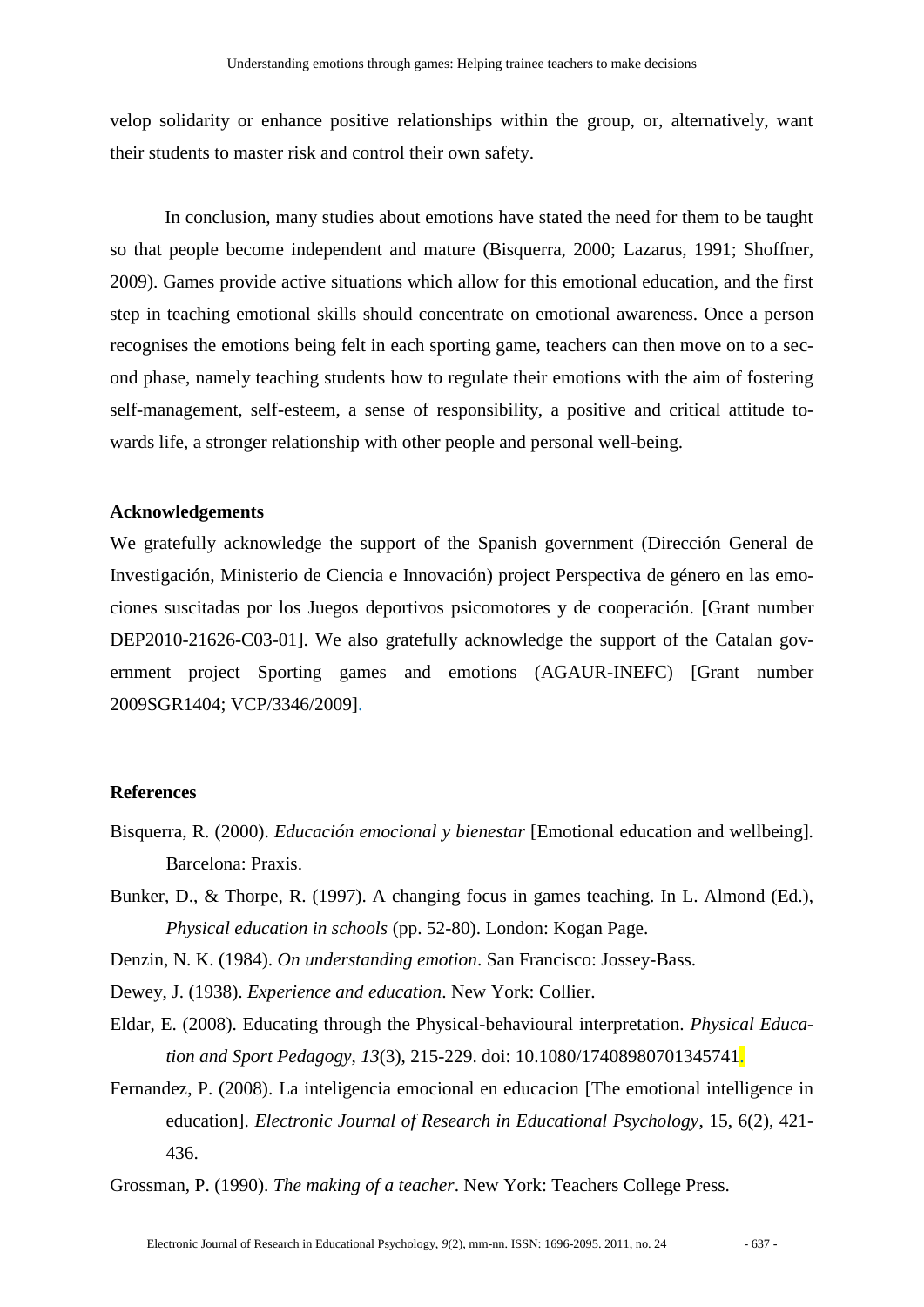- Hargreaves, A. (1998). The emotional practice of teaching. *Teaching and Teacher Education, 14*(8), 835-854. [doi:10.1016/S0742-051X\(98\)00025-0.](http://dx.doi.org/10.1016/S0742-051X%2898%2900025-0)
- Hargreaves, A. (2000). Mixed emotions: Teachers' perceptions of their interactions with students. *Teaching and Teacher Education, 16*(8), 811-826.
- [doi:10.1016/S0742-051X\(00\)00028-7.](http://dx.doi.org/10.1016/S0742-051X%2800%2900028-7)
- Hollingsworth, S., Dybdahl, M., & Minarik, L. T. (1993). By chart and chance and passion: The importance of relational knowing in learning to teach. *Curriculum Inquiry, 23*(1), 5-35.
- Lagardera, F., & Lavega, P. (2003). *Introducción a la praxiología motriz* [Introduction to motor praxeology ].Barcelona: Paidotribo.
- Lagardera, F., & Lavega, P. (eds). (2004). *La ciencia de la acción motriz* [The science of motor action]. Lleida: Edicions de la Universitat de Lleida.
- Lavega, P., Mateu, M., Lagardera, F., & Filella, G. (2010) Educar emociones positivas a través de los juegos deportivos [Teaching positive emotions through sporting games]. In M. A. Torralba, M. De Fuentes, J. Calvo, & J. F. Cardozo (Eds.), *Docencia, innovación e investigación en educación física.* [Teaching, innovation and research in physical education]. (pp. 111-139). Barcelona: INDE Publicaciones.
- Lazarus, R. S. (1991). *Emotion and adaptation*. New York: Oxford University Press.
- Lazarus, R. S. (2000). How emotions influence performance in competitive sports. *The Sport Psychologist, 14*(3), 229-252.
- McCaughtry, N., & Rovegno, I. (2003). Development of pedagogical content knowledge: Moving from blaming students to predicting skillfulness, recognizing motor development, and understanding emotion. *Journal of Teaching in Physical Education, 22*, 355-368.
- McCaughtry, N. (2004). The emotional dimensions of a teacher's pedagogical content knowledge: Influences on content, curriculum, and pedagogy. *Journal of Teaching in Physical Education, 23*(1), 30-47.
- Parlebas, P. (2001). *Juegos, deporte y sociedad. Léxico comentado en praxeología motriz* [Games, sport and society. An annotated vocabulary of motor praxeology]. Barcelona: Paidotribo.
- Pena, M., & Repetto, E., (2008).Estado de la investigación en España sobre Inteligencia Emocional en el ámbito educativo [State of research in Spain on Emotional Intelligence in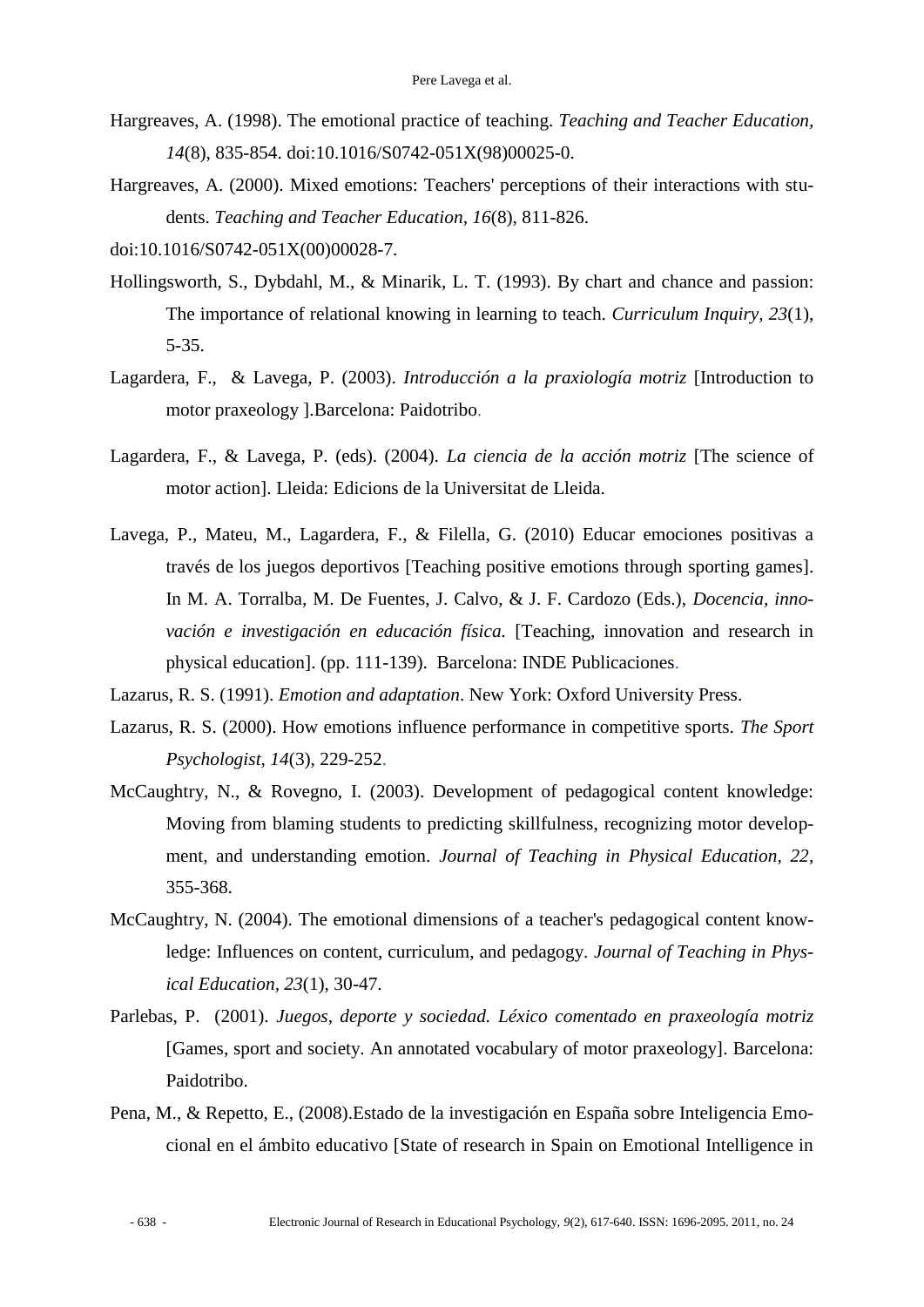education]. *Electronic Journal of Research in Educational Psychology*, 15, 6(2), 400- 420.

- Rosiek, J. (2003). Emotional scaffolding: An exploration of the teacher knowledge at the intersection of student emotion and the subject matter. *Journal of Teacher Education, 54*(5), 399-412. doi: 10.1177/0022487103257089.
- Ruiz, F., Garcia, M. E., & Pieron, M. (2008). Physical-sports habits and health. lifestyles of young people and adults. *Adapting to Scientific Innovations and Prevailing Social Development. Physical Education Conference in the Town of Ceuta, 13-38.*
- Schempp, P. G., Manross, D., Tan, S. K. S., & Fincher, M. D. (1998). Subject expertise and teachers' Knowledge. *Journal of Teaching in Physical Education, 17*(3), 342-356.
- Shoffner, M. (2009). The place of the personal: Exploring the affective domain through reflection in teacher preparation. *Teaching and Teacher Education, 25*(6), 783-789. [doi:10.1016/j.tate.2008.11.012.](http://dx.doi.org/10.1016/j.tate.2008.11.012)
- Shulman, L. S. & Richert, A. E (1988) The place of the personal: Exploring the affective domain through reflection in teacher preparation. *Teaching and Teacher Eduaction, 4*(1), 53-62. [doi:10.1016/0742-051X\(88\)90024-8.](http://dx.doi.org/10.1016/0742-051X%2888%2990024-8)
- Slutzky, C. B. & Simpkins, S. D. (2009). The link between children"s sport participation and self-esteem: Exploring the mediating role of sport self-concept. *Psychology of Sport and Exercise, 10*, 381-389. doi:10.1016/j.psychsport.2008.09.006.
- Spence, J. C., & Blanchard, C. (2001). Effect of pretesting on feeling states and self-efficacy in acute exercise. *Research Quarterly for Exercise and Sport, 72*(3), 310-314.
- Werner, P., Thorpe, R., & Bunker, D. (1996). Teaching games for understanding: Evolution of a model. *Journal of Physical Education, Recreation & Dance, 67*(1), 28-33.
- Zembylas, M. (2002). Structure of feeling in curriculum and teaching: Theorizing the emotional rules. *Educational Theory, 52*, 187-208. doi: 10.1111/j.1741- 5446.2002.00187.x.